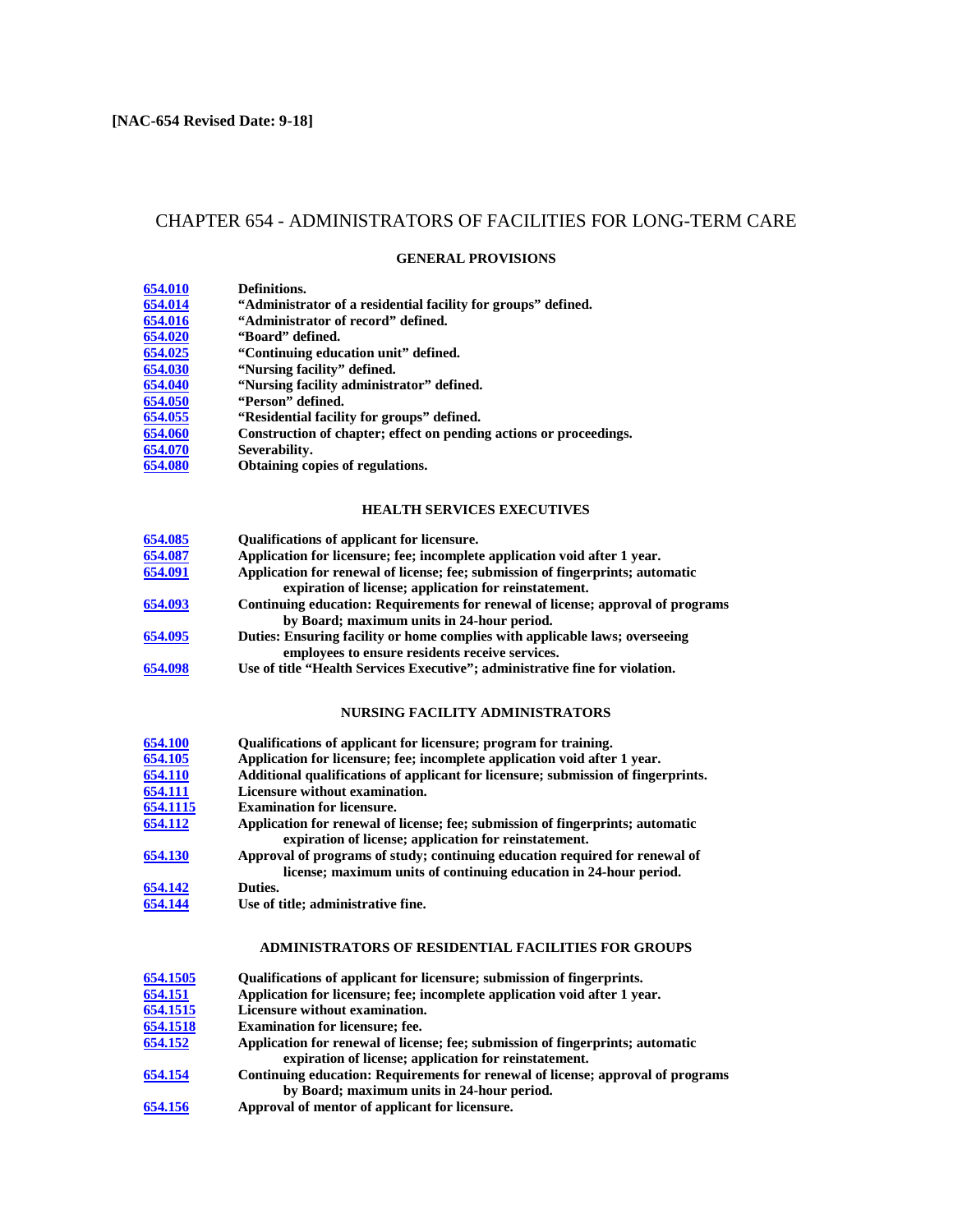| 654.164 | Duties.                            |
|---------|------------------------------------|
| 654.165 | Use of title; administrative fine. |

#### **PROVISIONS APPLICABLE TO HEALTH SERVICES EXECUTIVES, NURSING FACILITY ADMINISTRATORS AND ADMINISTRATORS OF RESIDENTIAL FACILITIES FOR GROUPS**

| 654.168 | Provisional licensure; transfer of license to inactive status; fee.                                                                                                                                                       |
|---------|---------------------------------------------------------------------------------------------------------------------------------------------------------------------------------------------------------------------------|
| 654.169 | Renewal of license.                                                                                                                                                                                                       |
| 654.170 | Sufficiency of programs of training and instruction.                                                                                                                                                                      |
| 654.181 | Notification to Board regarding certain changes in circumstances; administrative                                                                                                                                          |
|         | fine for violation; disciplinary action.                                                                                                                                                                                  |
| 654.190 | Display of license; administrative fine for violation.                                                                                                                                                                    |
| 654.200 | <b>Issuance of duplicate license; fee.</b>                                                                                                                                                                                |
| 654.210 | Grounds for disciplinary action, denial of license or refusal to renew license.                                                                                                                                           |
| 654.220 | Complaints: Filing; investigation; formal hearing; service of notice; disciplinary<br>action or dismissal of charges; report of discipline imposed; voluntary<br>surrender of license.                                    |
| 654.225 | Subpoenas.                                                                                                                                                                                                                |
| 654.230 | Application for reinstatement of license after revocation; notice and scheduling of<br>formal hearing.                                                                                                                    |
| 654.250 | Limitations on administration of multiple facilities; required notification to Board;<br>secondary administrator's license; fee; administrative fine for violation;<br>surrender of license; waiver; disciplinary action. |

#### **GENERAL PROVISIONS**

 **NAC 654.010 Definitions. (**[NRS 654.110](https://www.leg.state.nv.us/NRS/NRS-654.html#NRS654Sec110)**)** As used in this chapter, unless the context otherwise requires, the words and terms defined in [NAC 654.014](https://www.leg.state.nv.us/NAC/NAC-654.html#NAC654Sec014) to [654.055,](https://www.leg.state.nv.us/NAC/NAC-654.html#NAC654Sec055) inclusive, have the meanings ascribed to them in those sections.

 (Supplied in codification; A by Bd. of Exam'rs for Admin'rs of Facilities for Long-Term Care, 11-29-95; R187-97, 3-12-98; R131-04, 9-24-2004)

 **NAC 654.014 "Administrator of a residential facility for groups" defined. (**[NRS](https://www.leg.state.nv.us/NRS/NRS-654.html#NRS654Sec110)  [654.110](https://www.leg.state.nv.us/NRS/NRS-654.html#NRS654Sec110)**)** "Administrator of a residential facility for groups" has the meaning ascribed to it in [NRS 654.015.](https://www.leg.state.nv.us/NRS/NRS-654.html#NRS654Sec015)

 (Added to NAC by Bd. of Exam'rs for Admin'rs of Facilities for Long-Term Care by R131- 04, eff. 9-24-2004)

 **NAC 654.016 "Administrator of record" defined. (**[NRS 654.110](https://www.leg.state.nv.us/NRS/NRS-654.html#NRS654Sec110)**)** "Administrator of record" means the person named as the administrator of a nursing facility or a residential facility for groups on the license issued for the facility by the Division of Public and Behavioral Health of the Department of Health and Human Services.

 (Added to NAC by Bd. of Exam'rs for Admin'rs of Facilities for Long-Term Care by R131- 04, eff. 9-24-2004)

 **NAC 654.020 "Board" defined. (**[NRS 654.110](https://www.leg.state.nv.us/NRS/NRS-654.html#NRS654Sec110)**)** "Board" means the Board of Examiners for Long-Term Care Administrators.

 [Bd. of Exam'rs for Nursing Fac. Admin., License Rule No. 2 subsec. 1, eff. 12-28-69] — (NAC A by Bd. of Exam'rs for Admin'rs of Facilities for Long-Term Care, 11-29-95; A by Bd. of Exam'rs for Long-Term Care Admin'rs by R129-09, 10-15-2010)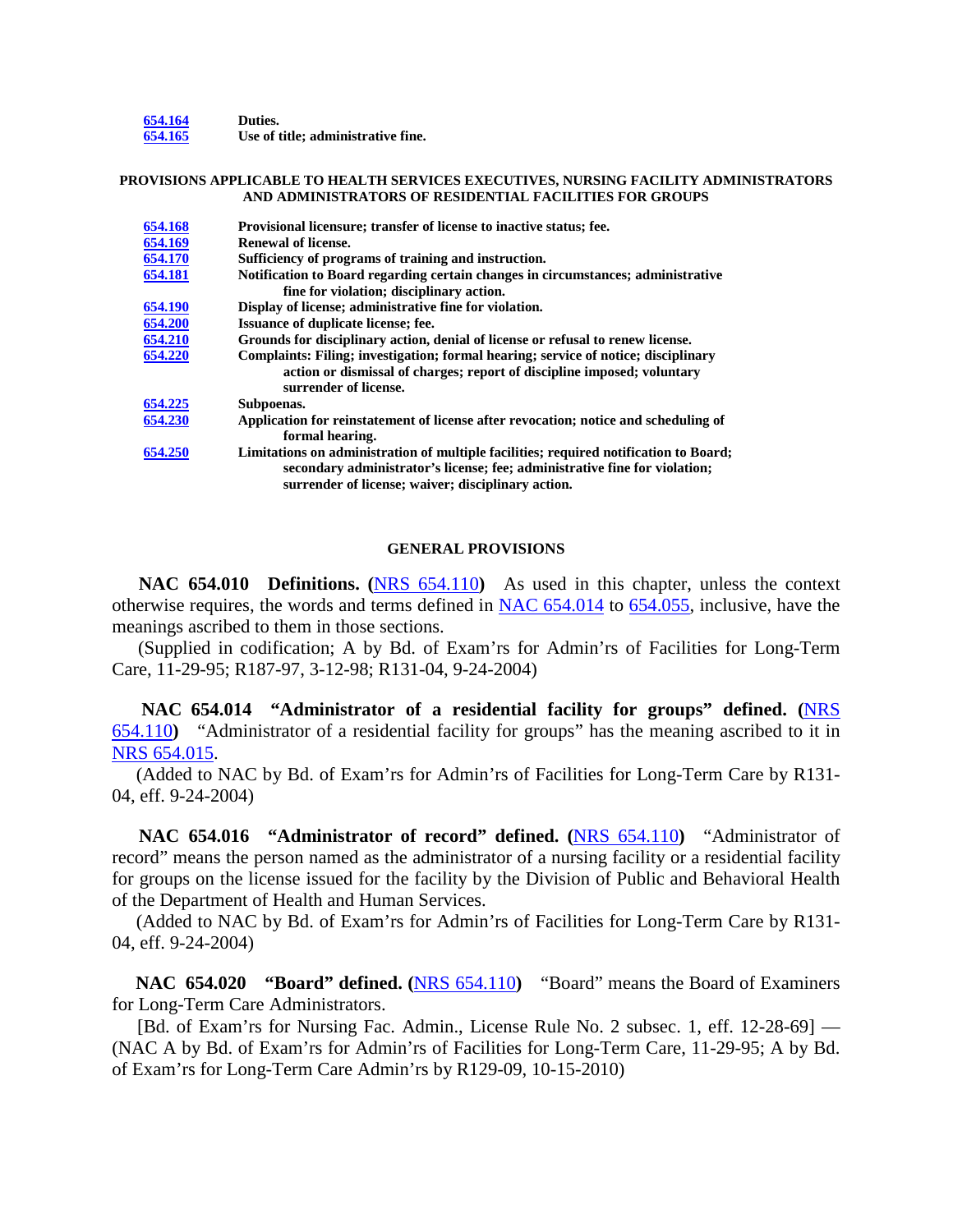**NAC 654.025 "Continuing education unit" defined. (**[NRS 654.110](https://www.leg.state.nv.us/NRS/NRS-654.html#NRS654Sec110)**)** "Continuing education unit" means 1 full hour devoted to approved continuing education, consisting of accredited or acceptable material.

 (Added to NAC by Bd. of Exam'rs for Admin'rs of Facilities for Long-Term Care by R187- 97, eff. 3-12-98)

 **NAC 654.030 "Nursing facility" defined. (**[NRS 654.110](https://www.leg.state.nv.us/NRS/NRS-654.html#NRS654Sec110)**)** "Nursing facility" means a facility for intermediate care as defined in [NRS 654.025](https://www.leg.state.nv.us/NRS/NRS-654.html#NRS654Sec025) or a facility for skilled nursing as defined in [NRS 654.026.](https://www.leg.state.nv.us/NRS/NRS-654.html#NRS654Sec026)

[Bd. of Exam'rs for Nursing Fac. Admin., License Rule No. 2 subsec. 4, eff. 12-28-69] — (NAC A 2-1-85; 3-27-92)

 **NAC 654.040 "Nursing facility administrator" defined. (**[NRS 654.110](https://www.leg.state.nv.us/NRS/NRS-654.html#NRS654Sec110)**)** "Nursing facility administrator" has the meaning ascribed to it in [NRS 654.028.](https://www.leg.state.nv.us/NRS/NRS-654.html#NRS654Sec028)

[Bd. of Exam'rs for Nursing Fac. Admin., License Rule No. 2 subsec. 2, eff. 12-28-69]

 **NAC 654.050 "Person" defined. (**[NRS 654.110](https://www.leg.state.nv.us/NRS/NRS-654.html#NRS654Sec110)**)** "Person" means a natural person. [Bd. of Exam'rs for Nursing Fac. Admin., License Rule No. 2 subsec. 5, eff. 12-28-69]

 **NAC 654.055 "Residential facility for groups" defined. (**[NRS 654.110](https://www.leg.state.nv.us/NRS/NRS-654.html#NRS654Sec110)**)** "Residential facility for groups" has the meaning ascribed to it in [NRS 449.017.](https://www.leg.state.nv.us/NRS/NRS-449.html#NRS449Sec017)

 (Added to NAC by Bd. of Exam'rs for Admin'rs of Facilities for Long-Term Care, eff. 11-29- 95)

 **NAC 654.060 Construction of chapter; effect on pending actions or proceedings. (**[NRS](https://www.leg.state.nv.us/NRS/NRS-654.html#NRS654Sec110)  [654.110](https://www.leg.state.nv.us/NRS/NRS-654.html#NRS654Sec110)**)**

 1. This chapter is intended to be consistent with the applicable federal and state law and must be construed, whenever necessary, to achieve this intention.

 2. This chapter does not affect pending actions or proceedings, civil or criminal. The actions or proceedings may be prosecuted or defended in the same manner and with the same effect as though this chapter had not been adopted.

[Bd. of Exam'rs for Nursing Fac. Admin., License Rule No. 22 subsecs. b & d, eff. 12-28-69; renumbered as No. 21 subsecs. b & d,  $8-16-75$ ]

 **NAC 654.070 Severability. (**[NRS 654.110](https://www.leg.state.nv.us/NRS/NRS-654.html#NRS654Sec110)**)** In the event that any provision of this chapter is declared unconstitutional or invalid, or the application to any person or circumstance is held invalid, the applicability of the provision to other persons and circumstances and the constitutionality or validity of every other provision of this chapter must not be affected thereby.

 [Bd. of Exam'rs for Nursing Fac. Admin., License Rule No. 22 subsec. c, eff. 12-28-69; renumbered as No. 21 subsec. c, 8-16-75]

 **NAC 654.080 Obtaining copies of regulations. (**[NRS 654.110](https://www.leg.state.nv.us/NRS/NRS-654.html#NRS654Sec110)**)** The Board will furnish copies of this chapter and amendments thereto for a nonrefundable fee of \$10.

 [Bd. of Exam'rs for Nursing Fac. Admin., License Rule No. 22 subsecs. e & g, eff. 12-28-69; renumbered as No. 21 subsecs. e & g,  $8-16-75$ ] — (NAC A 2-1-85; A by Bd. of Exam'rs for Admin'rs of Facilities for Long-Term Care by R209-05, 5-4-2006)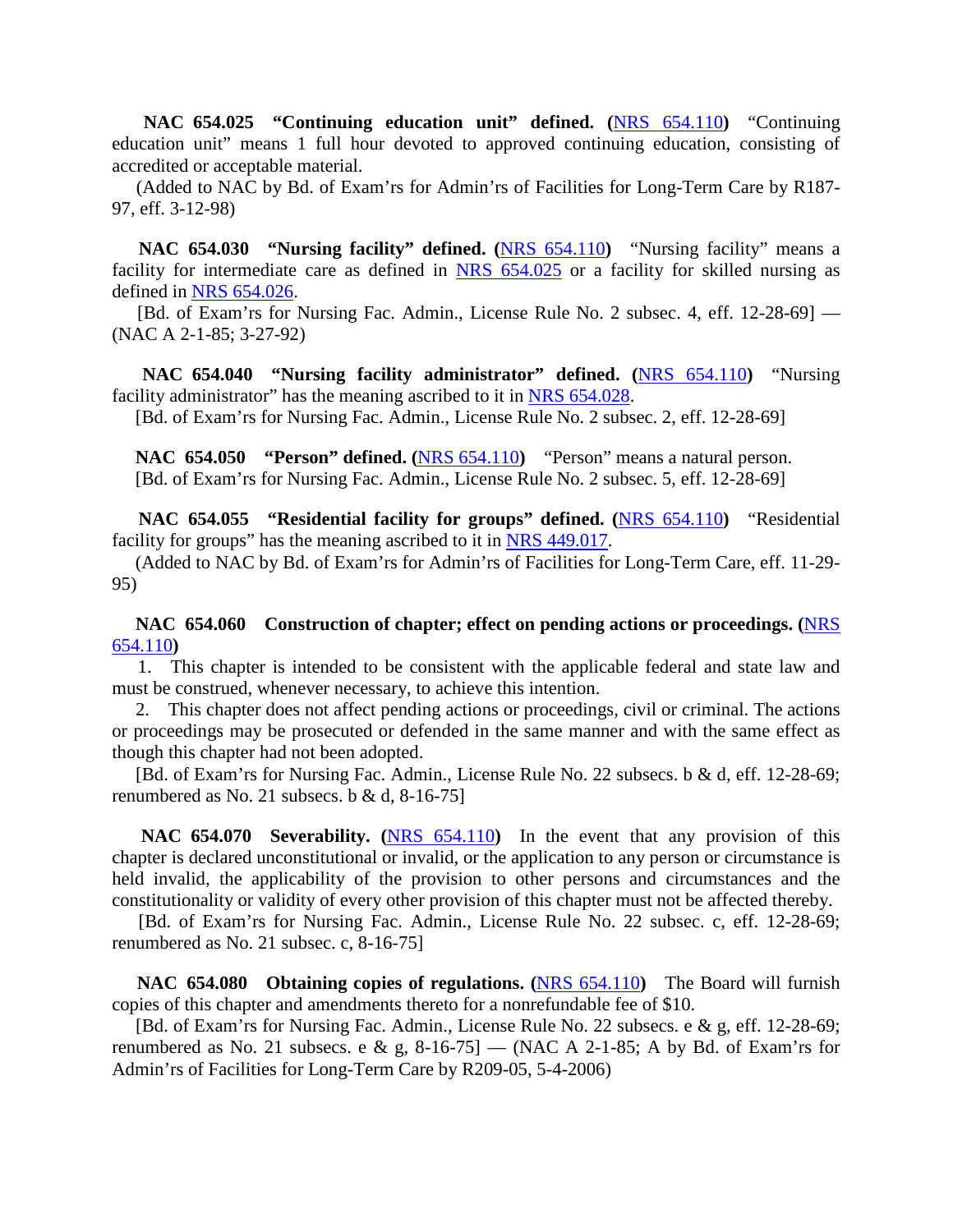### **HEALTH SERVICES EXECUTIVES**

 **NAC 654.085 Qualifications of applicant for licensure. (**[NRS 654.110](https://www.leg.state.nv.us/NRS/NRS-654.html#NRS654Sec110)**,** [654.140](https://www.leg.state.nv.us/NRS/NRS-654.html#NRS654Sec140)**)** In addition to the requirements of [NRS 654.158,](https://www.leg.state.nv.us/NRS/NRS-654.html#NRS654Sec158) an applicant for licensure as a health services executive must:

1. Be at least 21 years of age;

 2. Be a citizen of the United States or lawfully entitled to remain and work in the United States;

 3. Provide a statement to the Board indicating that to the best of the applicant's knowledge he or she is of good health and free from contagious disease;

 4. Indicate whether the applicant suffers from any mental impairment that would affect his or her ability to perform the duties of a health services executive;

5. Be able to communicate adequately in the English language both verbally and in writing;

 6. Indicate whether the applicant has been investigated or is being investigated for misconduct or had a license or certificate revoked, modified, limited or suspended, or whether any other disciplinary action or proceeding has been instituted against him or her by any authority in any state;

 7. Provide a statement to the Board indicating whether since the age of 18 years the applicant has ever been:

(a) Charged with any misdemeanor, gross misdemeanor or felony; or

(b) Convicted of any misdemeanor, gross misdemeanor or felony; and

 8. Complete 8 hours of training concerning the statutes and regulations relating to long-term care and any other standards of care which apply to health services executives that is approved by the Board.

 (Added to NAC by Bd. of Exam'rs for Long-Term Care Admin'rs by R139-17, eff. 5-16- 2018)

 **NAC 654.087 Application for licensure; fee; incomplete application void after 1 year. (**[NRS 654.110](https://www.leg.state.nv.us/NRS/NRS-654.html#NRS654Sec110)**,** [654.140](https://www.leg.state.nv.us/NRS/NRS-654.html#NRS654Sec140)**)**

 1. An applicant for licensure as a health services executive must complete an application provided by the Board.

 2. The applicant's responses on the application must be typed or printed legibly. An application that is illegible or incomplete will be returned to the applicant.

 3. The application must be accompanied by a nonrefundable fee of \$150 and a nonrefundable fee in an amount fixed by the Board to cover the actual cost of the training required by subsection 8 of [NAC 654.085.](https://www.leg.state.nv.us/NAC/NAC-654.html#NAC654Sec085)

 4. An application that is not completed within 1 year after the date on which it is submitted to the Board is void, and after that date the applicant must submit a new application accompanied by the required application fee to apply for a license.

 (Added to NAC by Bd. of Exam'rs for Long-Term Care Admin'rs by R139-17, eff. 5-16- 2018)

 **NAC 654.091 Application for renewal of license; fee; submission of fingerprints; automatic expiration of license; application for reinstatement. (**[NRS 654.110](https://www.leg.state.nv.us/NRS/NRS-654.html#NRS654Sec110)**,** [654.140](https://www.leg.state.nv.us/NRS/NRS-654.html#NRS654Sec140)**,**  [654.170](https://www.leg.state.nv.us/NRS/NRS-654.html#NRS654Sec170)**)**

 1. A health services executive may renew his or her license by submitting to the Board not more than 60 days before his or her license expires: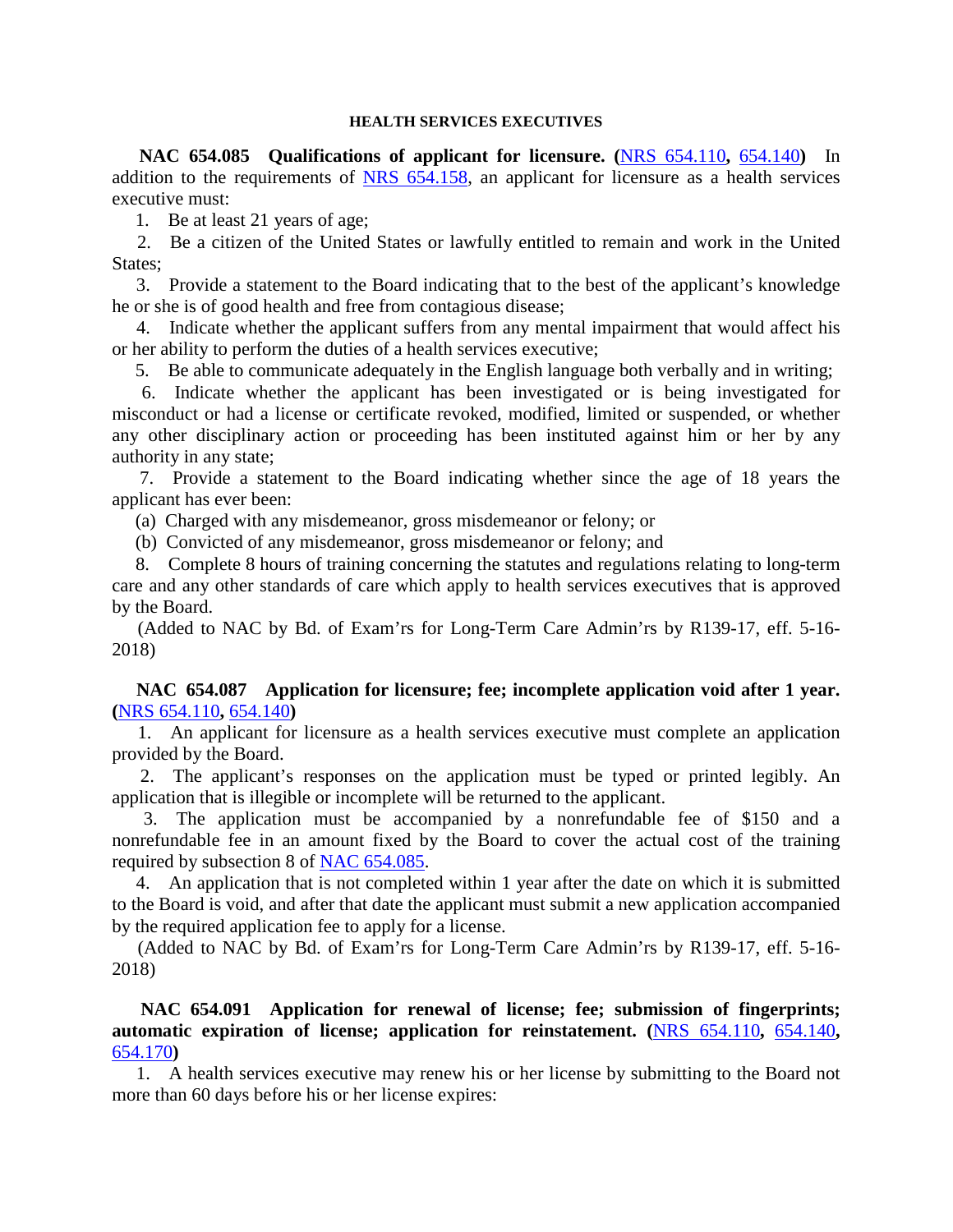(a) An application for the renewal of the license;

(b) A nonrefundable renewal fee of \$350; and

 (c) Evidence satisfactory to the Board that during the 2 years immediately preceding the application for renewal he or she has completed the requirements for continuing education set forth in subsection 1 of [NAC 654.093.](https://www.leg.state.nv.us/NAC/NAC-654.html#NAC654Sec093)

 2. Every 4 years a health services executive who wishes to renew his or her license pursuant to this section must submit to the Board:

 (a) A complete set of fingerprints and written permission authorizing the Board or its designee to forward the fingerprints to the Central Repository for Nevada Records of Criminal History for submission to the Federal Bureau of Investigation for its report; or

 (b) Written verification, on a form prescribed by the Board, stating that the fingerprints of the health services executive were taken and directly forwarded electronically or by another means to the Central Repository and that the health services executive has given written permission to the law enforcement agency or other authorized entity taking the fingerprints to submit the fingerprints to the Central Repository for submission to the Federal Bureau of Investigation for its report.

 3. If a health services executive does not renew his or her license on or before the date for renewal of the license, the license automatically expires.

 4. A person whose licensure as a health services executive expires pursuant to subsection 3 may apply to have his or her license reinstated by the Board. To have his or her license reinstated, the person must:

 (a) Submit to the Board an application for licensure as a health services executive and pay the fees required pursuant to [NAC 654.087;](https://www.leg.state.nv.us/NAC/NAC-654.html#NAC654Sec087)

(b) Submit to the Board:

 (1) A complete set of fingerprints and written permission authorizing the Board or its designee to forward the fingerprints to the Central Repository for Nevada Records of Criminal History for submission to the Federal Bureau of Investigation for its report; or

 (2) Written verification, on a form prescribed by the Board, stating that the fingerprints of the person were taken and directly forwarded electronically or by another means to the Central Repository and that the person has given written permission to the law enforcement agency or other authorized entity taking the fingerprints to submit the fingerprints to the Central Repository for submission to the Federal Bureau of Investigation for its report; and

 (c) Complete 8 hours of training concerning the statutes and regulations relating to long-term care and any other standards of care which apply to health services executives that is approved by the Board.

 (Added to NAC by Bd. of Exam'rs for Long-Term Care Admin'rs by R139-17, eff. 5-16- 2018)

# **NAC 654.093 Continuing education: Requirements for renewal of license; approval of programs by Board; maximum units in 24-hour period. (**[NRS 654.110](https://www.leg.state.nv.us/NRS/NRS-654.html#NRS654Sec110)**,** [654.170](https://www.leg.state.nv.us/NRS/NRS-654.html#NRS654Sec170)**)**

 1. To renew his or her licensure as a health services executive, a licensee must have, in the 2 years immediately preceding the date for renewal of the license, completed 40 continuing education units in a program approved by the Board pursuant to subsection 2. Two of the continuing education units must be in professional ethics and two of the continuing education units must be in training concerning the statutes and regulations relating to long-term care and any other standards of care which apply to health services executives.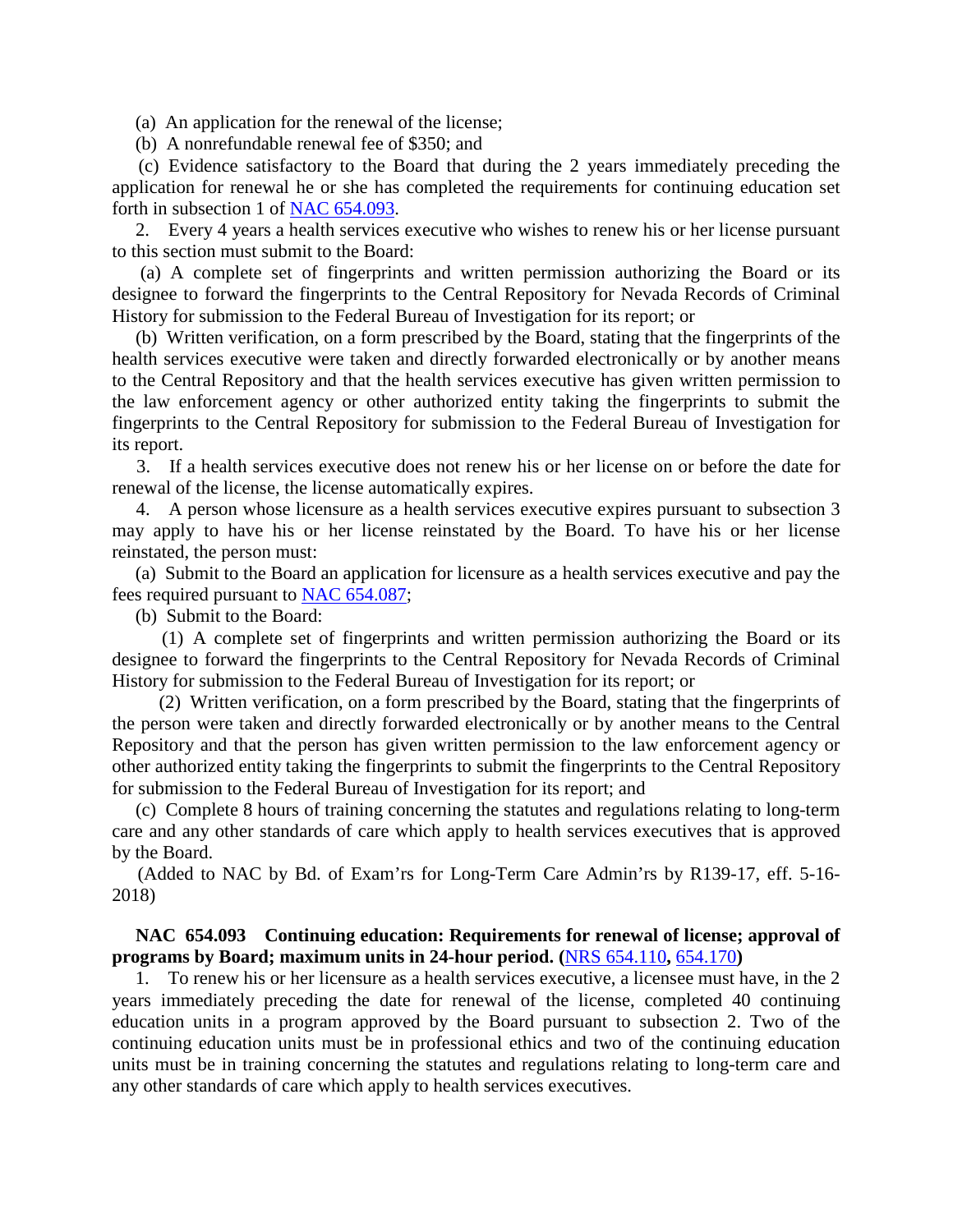2. The Board will approve programs for continuing education units for organizations, groups or persons that sponsor educational programs which meet certain criteria as the Board may prescribe. Special forms for requesting approval must be used and are available from the office of the Board. Topics for programs for continuing education units must be related to the domains of practice in the field of long-term care.

 3. The Board will not approve more than 8 continuing education units earned in any 24-hour period.

 (Added to NAC by Bd. of Exam'rs for Long-Term Care Admin'rs by R139-17, eff. 5-16- 2018)

 **NAC 654.095 Duties: Ensuring facility or home complies with applicable laws; overseeing employees to ensure residents receive services. (**[NRS 654.110](https://www.leg.state.nv.us/NRS/NRS-654.html#NRS654Sec110)**)** A health services executive shall:

 1. Ensure that the nursing facility, residential facility for groups or veterans' home, as applicable, is in compliance with all applicable requirements of:

(a) [Chapter 449](https://www.leg.state.nv.us/NRS/NRS-449.html#NRS449) of NRS and [chapter 449](https://www.leg.state.nv.us/NAC/NAC-449.html#NAC449) of NAC; and

(b) Part 483 of Title 42 of the Code of Federal Regulations.

 2. Oversee and direct the persons employed by the facility or home as necessary to ensure that the residents of the facility or home receive needed services and protective supervision.

 (Added to NAC by Bd. of Exam'rs for Long-Term Care Admin'rs by R139-17, eff. 5-16- 2018)

 **NAC 654.098 Use of title "Health Services Executive"; administrative fine for violation. (**[NRS 654.110](https://www.leg.state.nv.us/NRS/NRS-654.html#NRS654Sec110)**,** [654.190](https://www.leg.state.nv.us/NRS/NRS-654.html#NRS654Sec190)**)**

 1. Only a person who has qualified as a health services executive and who holds a license issued by the Board for the current licensing period may use the title "Health Services Executive," and may use the abbreviation "H.S.E." after his or her name. No other person may use or be designated by such a title or abbreviation or any other words, letters, sign, card or device tending to or intending to indicate that the person is a licensed health services executive.

 2. If the Board imposes an administrative fine on a person for a violation of subsection 1, the amount of the fine will be at least \$500 for a first violation and at least \$1,000 for a second or subsequent violation, but will not exceed \$10,000 for each violation.

 (Added to NAC by Bd. of Exam'rs for Long-Term Care Admin'rs by R139-17, eff. 5-16- 2018)

#### **NURSING FACILITY ADMINISTRATORS**

 **NAC 654.100 Qualifications of applicant for licensure; program for training. (**[NRS](https://www.leg.state.nv.us/NRS/NRS-654.html#NRS654Sec110)  [654.110](https://www.leg.state.nv.us/NRS/NRS-654.html#NRS654Sec110)**,** [654.150](https://www.leg.state.nv.us/NRS/NRS-654.html#NRS654Sec150)**)**

 1. In addition to the requirements set forth in [NRS 654.150](https://www.leg.state.nv.us/NRS/NRS-654.html#NRS654Sec150) and [654.180,](https://www.leg.state.nv.us/NRS/NRS-654.html#NRS654Sec180) an applicant for a license as a nursing facility administrator must submit evidence satisfactory to the Board that the applicant:

(a) Is 21 years of age or older;

 (b) Is a citizen of the United States or lawfully entitled to remain and work in the United States;

(c) Has one of the following: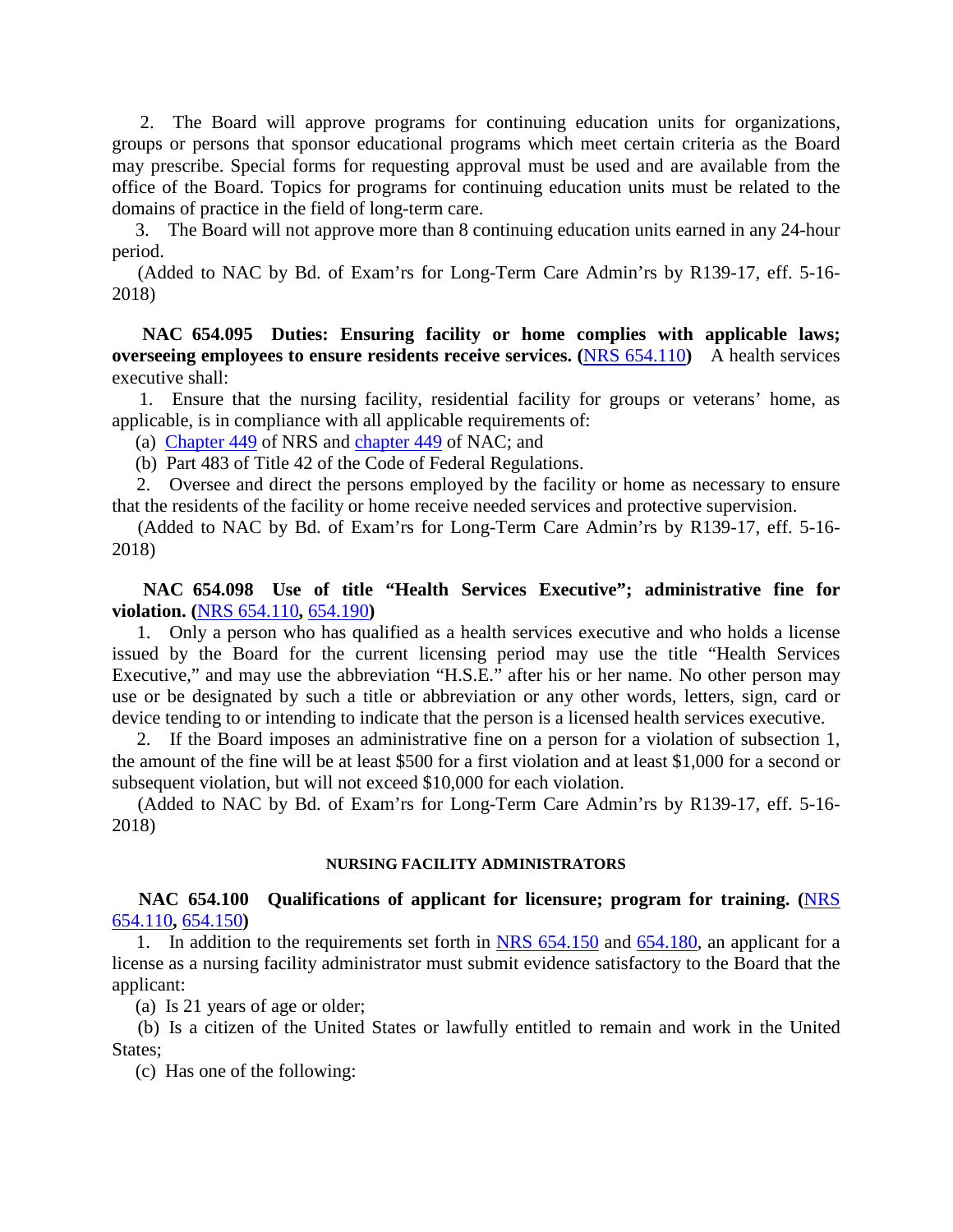(1) A baccalaureate or master's degree in the administration of nursing facilities or the field of health care from a college or university recognized by the United States Department of Education and has successfully completed at least 1,000 hours:

 (I) In a program for training administrators approved by the Board or the National Association of Long Term Care Administrator Boards; or

 (II) In an internship or residency program in a facility providing long-term nursing care;

 (2) A baccalaureate or master's degree in any field from a college or university recognized by the United States Department of Education and has successfully completed at least 1,200 hours in a program for training administrators approved by the Board or the National Association of Long Term Care Administrator Boards; or

 (3) A certificate issued by the American College of Health Care Administrators for the completion of the program for the certification of nursing home administrators;

 (d) Has completed 8 hours of training concerning the statutes and regulations relating to long-term care and any other standards of care which apply to nursing facility administrators that is approved by the Board; and

(e) Is not the subject of any disciplinary proceeding.

 2. A program for training administrators described in subsection 1 must be completed in a nursing facility that has 40 or more beds and must require a person in the program to complete:

 (a) All the activities and forms provided in *The NAB Five-Step Program Administrator-in-Training Internship Manual for Nursing Home Administrators* published by the National Association of Long Term Care Administrator Boards;

 (b) At least 1,000 hours of training in a period of not less than 20 weeks and include training in the following areas:

- (1) Administration of nursing facilities;
- (2) Personnel management of nursing facilities;
- (3) Nursing;
- (4) Rehabilitation of patients in nursing facilities;
- (5) Management of medical records in nursing facilities;
- (6) Activities for patients of nursing facilities;
- (7) Social services for patients of nursing facilities;
- (8) Admission of patients of nursing facilities;
- (9) Management of a business office;
- (10) Dietary needs of patients of nursing facilities;
- (11) Housekeeping and laundry services provided in nursing facilities; and
- (12) Maintenance and environmental management of nursing facilities; and

 (c) If the applicant is required to complete 1,200 hours of training pursuant to subparagraph (2) of paragraph (c) of subsection 1, 200 hours of training as follows:

- (1) Sixty-five hours of training on resident care;
- (2) Forty-five hours of training on personnel management;
- (3) Twenty-five hours of training on financial management;
- (4) Twenty-five hours of training on maintenance, housekeeping and laundry; and
- (5) Forty hours of training on administration.

 3. In addition to the requirements set forth in subsection 2, a program for training administrators described in subsection 1 must require a preceptor to supervise each person receiving the training set forth in subsection 2. The preceptor must: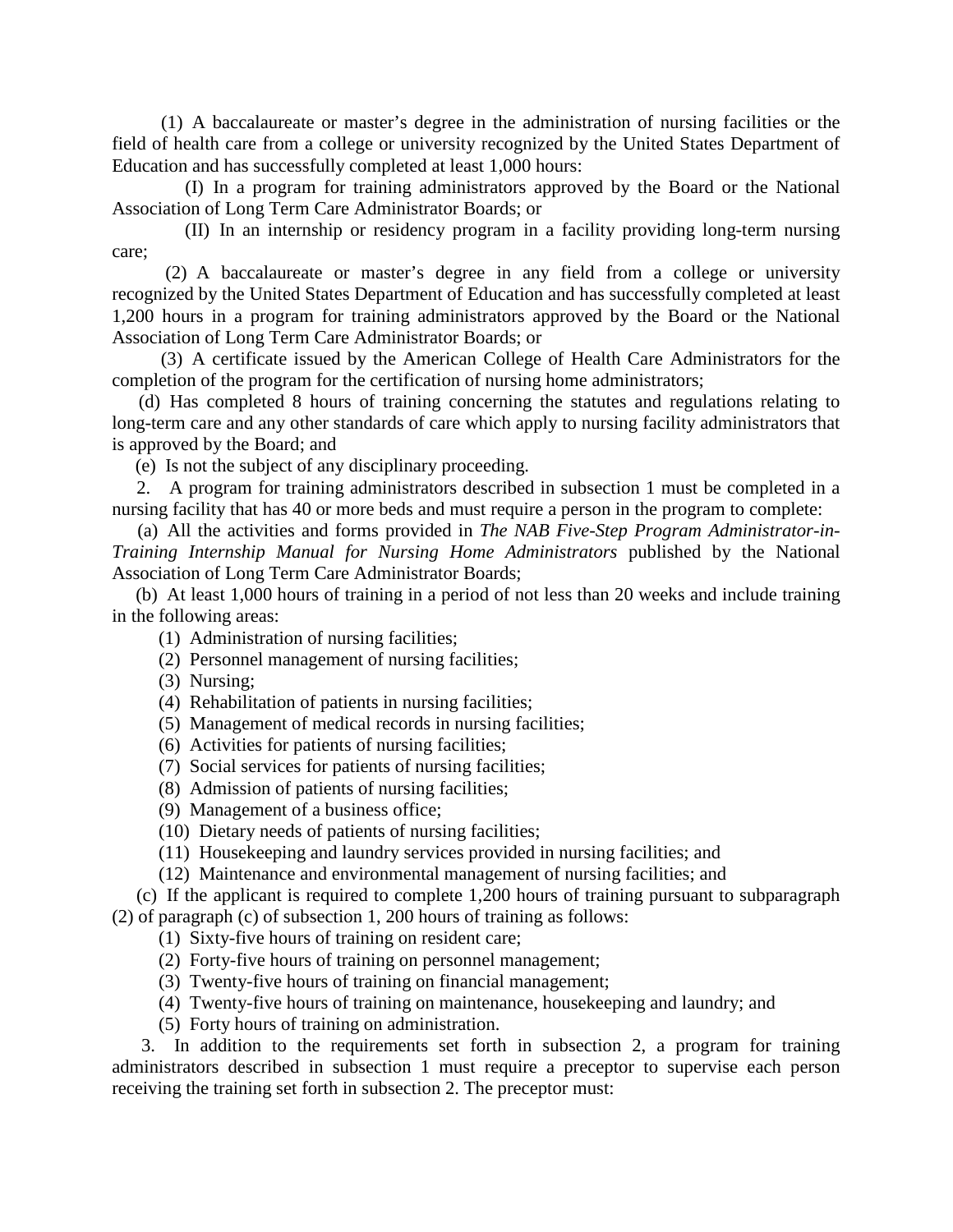(a) Be a licensed nursing facility administrator in good standing with the Board;

(b) Have practiced as a nursing facility administrator for at least 2 of the preceding 5 years;

(c) Have completed a preceptor training program approved by the Board;

 (d) Determine the order in which the training will be provided to each person he or she supervises; and

 (e) Record the dates and times that each person he or she supervises completes the training required in each area set forth in subsection 2.

 4. Evidence of the successful completion of a program for training administrators submitted pursuant to subsection 1 must be a certificate of completion that is:

(a) On a form provided by the Board; and

(b) Signed by the preceptor who supervised the applicant.

 5. A program for training administrators completed in another state must be equivalent to those programs approved in this State.

 6. Before an applicant for a license as a nursing facility administrator may begin a program for training administrators described in subsection 1, the applicant must obtain approval from the Board to do so.

 7. A person or entity must obtain approval of the Board to provide a program for training administrators described in subsection 1. The person or entity seeking approval must submit to the Board a description of the training program and any additional information required by the Board.

 [Bd. of Exam'rs for Nursing Fac. Admin., License Rule No. 7, eff. 12-28-69; A 8-16-75] — (NAC A 2-1-85; 3-27-92; A by Bd. of Exam'rs for Admin'rs of Facilities for Long-Term Care, 11-29-95; R187-97, 3-12-98; R200-99, 3-8-2000; R209-05, 5-4-2006; A by Bd. of Exam'rs for Long-Term Care Admin'rs by R129-09, 10-15-2010; R174-12, 2-20-2013; R030-16, 9-9-2016; R139-17, 5-16-2018)

 **NAC 654.105 Application for licensure; fee; incomplete application void after 1 year. (**[NRS 654.110](https://www.leg.state.nv.us/NRS/NRS-654.html#NRS654Sec110)**,** [654.140](https://www.leg.state.nv.us/NRS/NRS-654.html#NRS654Sec140)**,** [654.150](https://www.leg.state.nv.us/NRS/NRS-654.html#NRS654Sec150)**)**

 1. An applicant for a license as a nursing facility administrator must complete an application provided by the Board.

 2. The applicant's responses on the application must be typed or printed legibly. An application that is illegible or incomplete will be returned to the applicant.

 3. The application must be accompanied by a nonrefundable fee of \$200 and a nonrefundable fee in an amount fixed by the Board to cover the actual cost of the training required by paragraph (d) of subsection 1 of [NAC 654.100.](https://www.leg.state.nv.us/NAC/NAC-654.html#NAC654Sec100)

 4. An application that is not completed within 1 year after the date on which it is submitted to the Board is void, and after that date the applicant must submit a new application accompanied by the required application fee to apply for a license.

 (Added to NAC by Bd. of Exam'rs for Long-Term Care Admin'rs by R174-12, eff. 2-20- 2013; A by R139-17, 5-16-2018)

 **NAC 654.110 Additional qualifications of applicant for licensure; submission of fingerprints. (**[NRS 654.110](https://www.leg.state.nv.us/NRS/NRS-654.html#NRS654Sec110)**,** [654.140](https://www.leg.state.nv.us/NRS/NRS-654.html#NRS654Sec140)**,** [654.150](https://www.leg.state.nv.us/NRS/NRS-654.html#NRS654Sec150)**)** In addition to the requirements of [NRS](https://www.leg.state.nv.us/NRS/NRS-654.html#NRS654Sec150)  [654.150](https://www.leg.state.nv.us/NRS/NRS-654.html#NRS654Sec150) and [654.180](https://www.leg.state.nv.us/NRS/NRS-654.html#NRS654Sec180) and [NAC 654.100,](https://www.leg.state.nv.us/NAC/NAC-654.html#NAC654Sec100) an applicant for a license as a nursing facility administrator must:

 1. Provide a statement to the Board indicating that to the best of the applicant's knowledge he or she is of good health and free from contagious disease;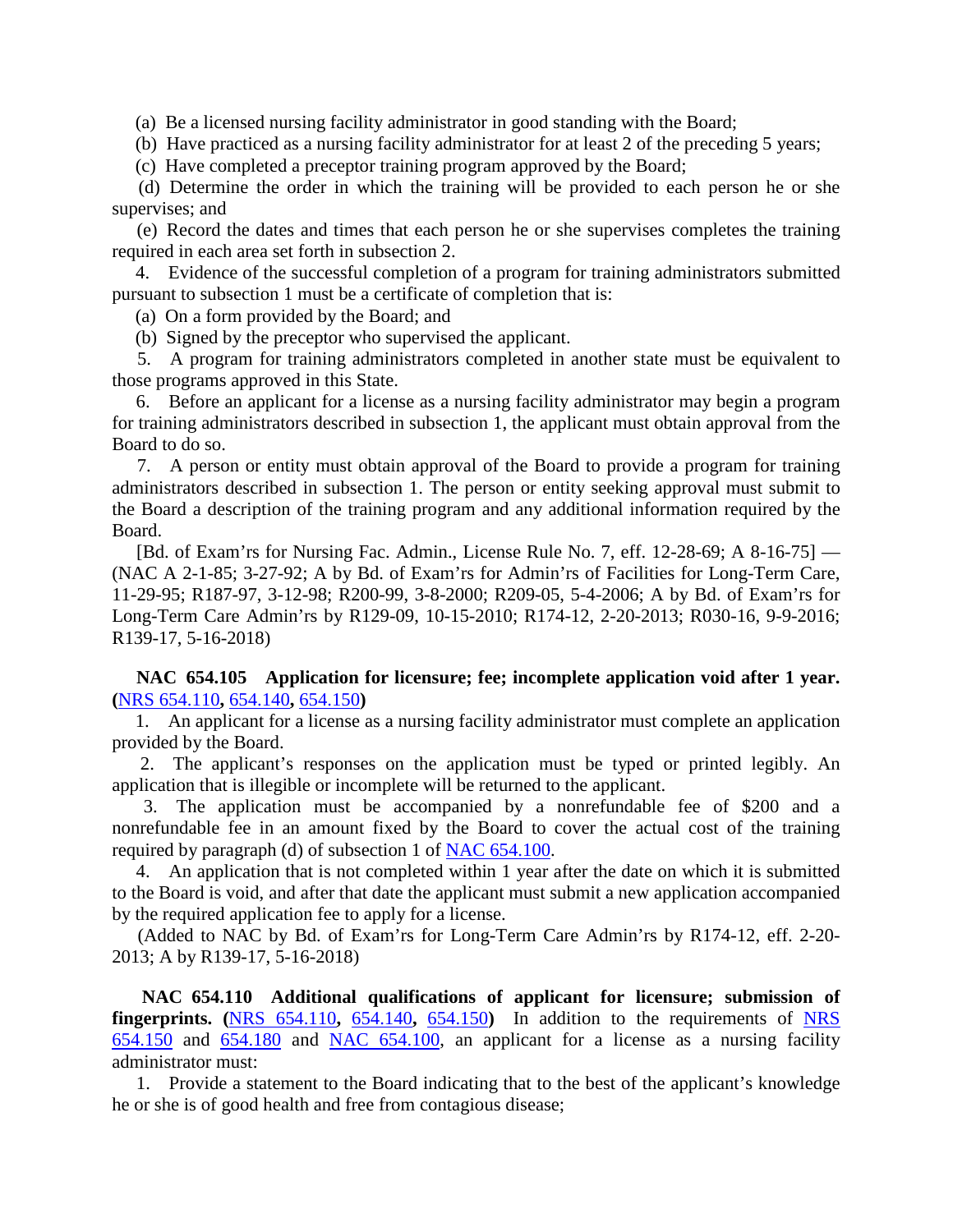2. Indicate whether the applicant suffers from any mental impairment that would affect his or her ability to perform the duties of a nursing facility administrator;

3. Be able to communicate adequately in the English language both verbally and in writing;

 4. Indicate whether the applicant has been investigated or is being investigated for misconduct or had a license or certificate revoked, modified, limited or suspended, or whether any other disciplinary action or proceeding has been instituted against him or her by any authority in any state;

 5. Provide a statement to the Board indicating whether since the age of 18 years the applicant has ever been:

(a) Charged with any misdemeanor, gross misdemeanor or felony; or

(b) Convicted of any misdemeanor, gross misdemeanor or felony; and

6. Submit to the Board:

 (a) A complete set of fingerprints and written permission authorizing the Board or its designee to forward the fingerprints to the Central Repository for Nevada Records of Criminal History for submission to the Federal Bureau of Investigation for its report; or

 (b) Written verification, on a form prescribed by the Board, stating that the fingerprints of the applicant were taken and directly forwarded electronically or by another means to the Central Repository and that the applicant has given written permission to the law enforcement agency or other authorized entity taking the fingerprints to submit the fingerprints to the Central Repository for submission to the Federal Bureau of Investigation for a report on the applicant's background and to such other law enforcement agencies as the Board deems necessary.

 [Bd. of Exam'rs for Nursing Fac. Admin., License Rule No. 8, eff. 12-28-69; A 8-16-75] — (NAC A 2-1-85; 3-27-92; A by Bd. of Exam'rs for Admin'rs of Facilities for Long-Term Care, 11-29-95; R187-97, 3-12-98; R200-99, 3-8-2000; R209-05, 5-4-2006; A by Bd. of Exam'rs for Long-Term Care Admin'rs by R174-12, 2-20-2013; R030-16, 9-9-2016)

## **NAC 654.111 Licensure without examination. (**[NRS 654.110](https://www.leg.state.nv.us/NRS/NRS-654.html#NRS654Sec110)**,** [654.180](https://www.leg.state.nv.us/NRS/NRS-654.html#NRS654Sec180)**)**

 1. An applicant who holds a license as a nursing facility administrator or its equivalent from another jurisdiction and wishes to obtain a license as a nursing facility administrator in this State without taking the examination required by [NRS 654.150](https://www.leg.state.nv.us/NRS/NRS-654.html#NRS654Sec150) must submit an application to the Board with the applicable fees as required by [NAC 654.105](https://www.leg.state.nv.us/NAC/NAC-654.html#NAC654Sec105) and evidence satisfactory to the Board that:

(a) The applicant:

 (1) Has obtained a baccalaureate or master's degree in the administration of nursing facilities or a related field from a college or university recognized by the United States Department of Education and has successfully completed at least 1,000 hours:

 (I) In a program for training administrators approved by the Board or the National Association of Long Term Care Administrator Boards; or

 (II) In an internship or residency program in a facility providing long-term nursing care;

 (2) Has obtained a baccalaureate or master's degree in any field from a college or university recognized by the United States Department of Education and has successfully completed at least 1,000 hours in a program for training administrators approved by the Board or the National Association of Long Term Care Administrator Boards; or

 (3) Has obtained a certificate issued by the American College of Health Care Administrators for the completion of the program for the certification of nursing home administrators.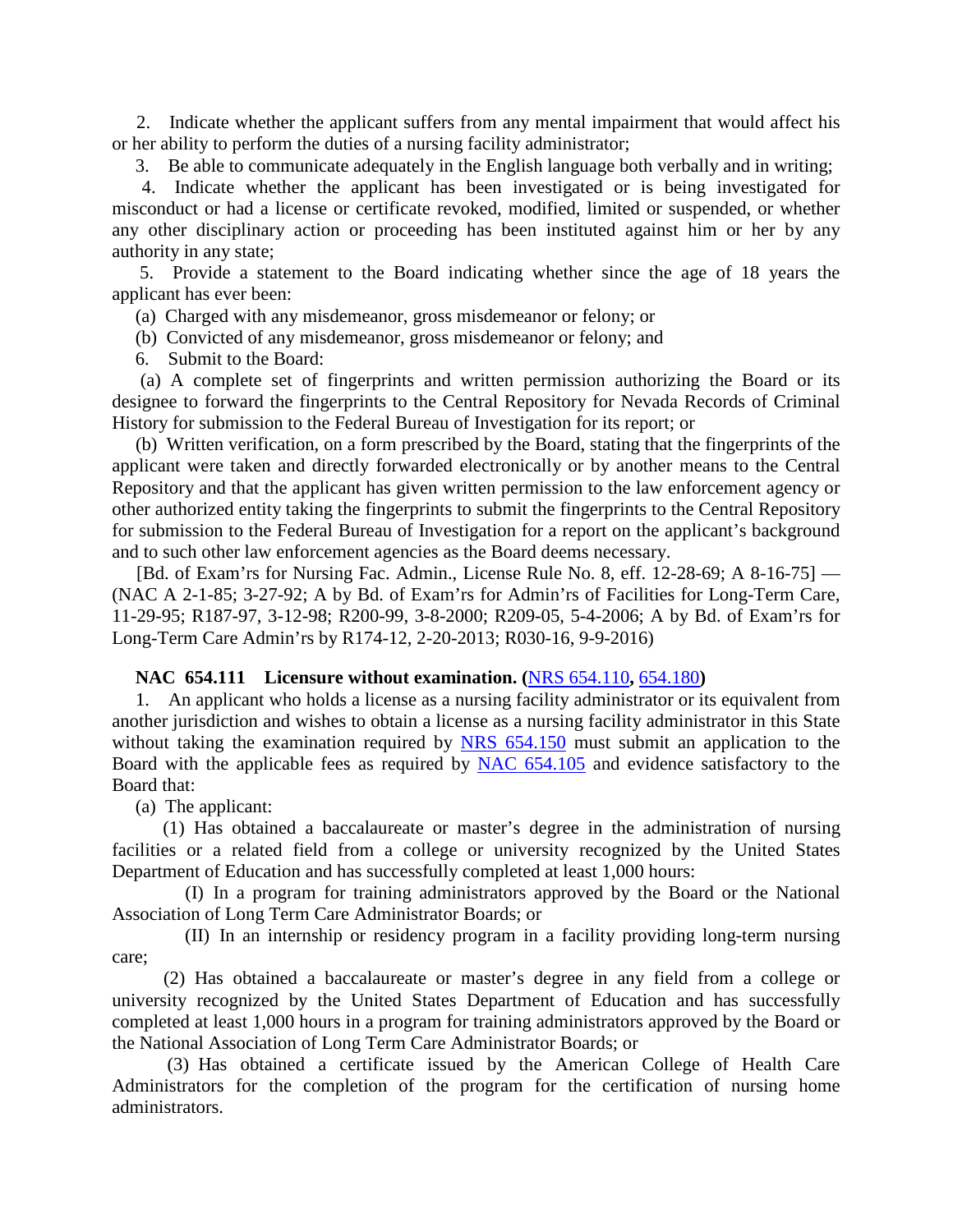(b) The applicant is licensed as a nursing facility administrator in a state that requires a person to pass the examination administered by the National Association of Long Term Care Administrator Boards to obtain such a license.

 (c) The applicant's score on the examination administered by the National Association of Long Term Care Administrator Boards is valid. For purposes of this paragraph, a score is valid if the applicant's license as a nursing facility administrator in another state has not lapsed or been suspended, revoked or otherwise restricted since the date that the score was issued by the National Association of Long Term Care Administrator Boards.

 (d) The applicant's license in that state is in good standing and has been in good standing for the 2 years immediately preceding the date that he or she submits his or her application to the Board.

 (e) The applicant was licensed as a full-time administrator of record of a nursing facility for 2 years of the 5-year period immediately preceding the date on which he or she submits his or her application to the Board.

 (f) Any license as a nursing facility administrator granted to the applicant by the licensing authority of another jurisdiction has not been suspended, revoked or otherwise restricted for any reason other than nonrenewal of the license or failure to obtain the required continuing education credits in a jurisdiction in which the applicant is licensed but is not currently engaged in the practice of nursing facility administration, evidence of which must be provided to the Board directly by the licensing authority of that jurisdiction.

 (g) The applicant has completed 8 hours of training concerning the statutes and regulations relating to long-term care and any other standards of care which apply to nursing facility administrators that is approved by the Board.

 (h) The applicant has complied with all other requirements for licensure as a nursing facility administrator set forth in this chapter and [chapter 654](https://www.leg.state.nv.us/NRS/NRS-654.html#NRS654) of NRS.

 2. The Board will review the evidence presented pursuant to this section to determine whether the applicant is eligible for licensure pursuant to this chapter and [chapter 654](https://www.leg.state.nv.us/NRS/NRS-654.html#NRS654) of NRS.

 3. The Board may, upon good cause shown, waive any of the requirements of subsection 1 other than a requirement set forth in [chapter 654](https://www.leg.state.nv.us/NRS/NRS-654.html#NRS654) of NRS.

 (Added to NAC by Bd. of Exam'rs for Admin'rs of Facilities for Long-Term Care by R200- 99, eff. 3-8-2000; A by R209-05, 5-4-2006; A by Bd. of Exam'rs for Long-Term Care Admin'rs by R129-09, 10-15-2010; R174-12, 2-20-2013)

## **NAC 654.1115 Examination for licensure. (**[NRS 654.110](https://www.leg.state.nv.us/NRS/NRS-654.html#NRS654Sec110)**,** [654.150](https://www.leg.state.nv.us/NRS/NRS-654.html#NRS654Sec150)**)**

 1. Examinations for licensure as a nursing facility administrator will be held at such times and places as the Board designates.

2. The written examination must be:

 (a) Prepared by the National Association of Long Term Care Administrator Boards or any testing service approved by the Board; and

 (b) Administered, in a manner approved by the Board, by the National Association of Long Term Care Administrator Boards or any testing service approved by the Board.

 3. A passing grade will be determined by the National Association of Long Term Care Administrator Boards.

 4. An applicant who fails the examination may retake the examination. An applicant who fails the examination on two consecutive occasions must wait 1 year after the date of his or her last examination to apply for the examination.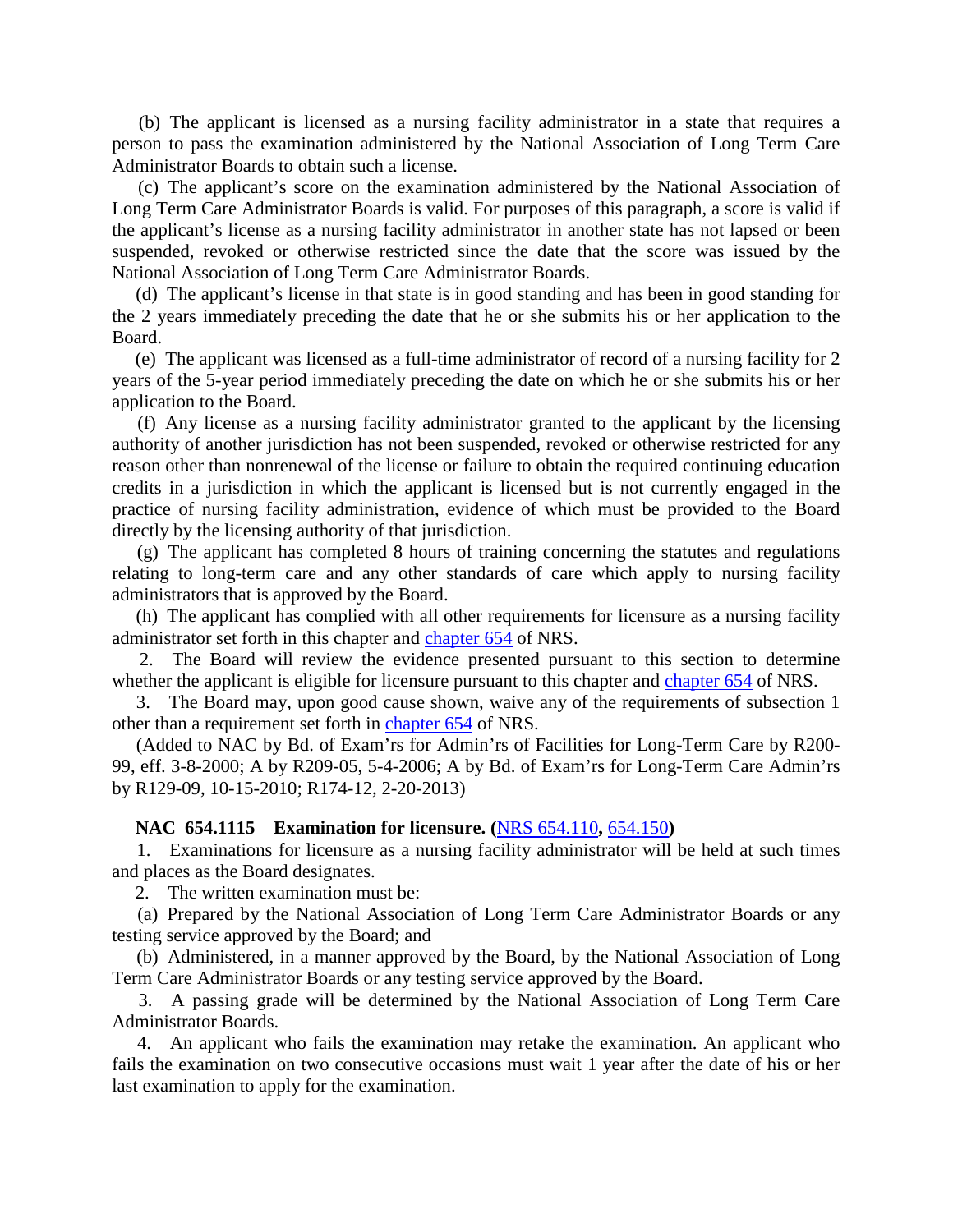[Bd. of Exam'rs for Nursing Fac. Admin., License Rule No. 6, eff. 12-28-69] — (NAC A by Bd. of Exam'rs for Admin'rs of Facilities for Long-Term Care, 11-29-95; R187-97, 3-12-98; R200-99, 3-8-2000; A by Bd. of Exam'rs for Long-Term Care Admin'rs by R129-09, 10-15- 2010; R174-12, 2-20-2013) — (Substituted in revision for NAC 654.140)

 **NAC 654.112 Application for renewal of license; fee; submission of fingerprints; automatic expiration of license; application for reinstatement. (**[NRS 654.110](https://www.leg.state.nv.us/NRS/NRS-654.html#NRS654Sec110)**,** [654.140](https://www.leg.state.nv.us/NRS/NRS-654.html#NRS654Sec140)**,**  [654.150](https://www.leg.state.nv.us/NRS/NRS-654.html#NRS654Sec150)**,** [654.170](https://www.leg.state.nv.us/NRS/NRS-654.html#NRS654Sec170)**)**

1. Except as otherwise provided in [NAC 654.169,](https://www.leg.state.nv.us/NAC/NAC-654.html#NAC654Sec169) a nursing facility administrator may renew his or her license by submitting to the Board not more than 60 days before his or her license expires:

(a) An application for the renewal of the license;

(b) A nonrefundable renewal fee of \$350;

 (c) Evidence satisfactory to the Board that during the 2 years immediately preceding the application for renewal he or she has completed the requirements for continuing education set forth in subsection 2 of [NAC 654.130;](https://www.leg.state.nv.us/NAC/NAC-654.html#NAC654Sec130) and

(d) If applicable, the information required pursuant to subsection 2.

 2. Every 4 years a nursing facility administrator who wishes to renew his or her license pursuant to this section must submit to the Board:

 (a) A complete set of fingerprints and written permission authorizing the Board or its designee to forward the fingerprints to the Central Repository for Nevada Records of Criminal History for submission to the Federal Bureau of Investigation for its report; or

 (b) Written verification, on a form prescribed by the Board, stating that the fingerprints of the nursing facility administrator were taken and directly forwarded electronically or by another means to the Central Repository and that the nursing facility administrator has given written permission to the law enforcement agency or other authorized entity taking the fingerprints to submit the fingerprints to the Central Repository for submission to the Federal Bureau of Investigation for its report.

 3. If a nursing facility administrator does not renew his or her license on or before the date for renewal of the license, the license automatically expires.

 4. A person whose license as a nursing facility administrator expires pursuant to subsection 3 may apply to have his or her license reinstated by the Board. To have his or her license reinstated, the person must:

 (a) Submit to the Board an application for a license as a nursing facility administrator and pay the fees required pursuant to [NAC 654.105;](https://www.leg.state.nv.us/NAC/NAC-654.html#NAC654Sec105)

(b) Submit to the Board:

 (1) A complete set of fingerprints and written permission authorizing the Board or its designee to forward the fingerprints to the Central Repository for Nevada Records of Criminal History for submission to the Federal Bureau of Investigation for its report; or

 (2) Written verification, on a form prescribed by the Board, stating that the fingerprints of the person were taken and directly forwarded electronically or by another means to the Central Repository and that the person has given written permission to the law enforcement agency or other authorized entity taking the fingerprints to submit the fingerprints to the Central Repository for submission to the Federal Bureau of Investigation for its report;

 (c) Complete 8 hours of training concerning the statutes and regulations relating to long-term care and any other standards of care which apply to nursing facility administrators that is approved by the Board; and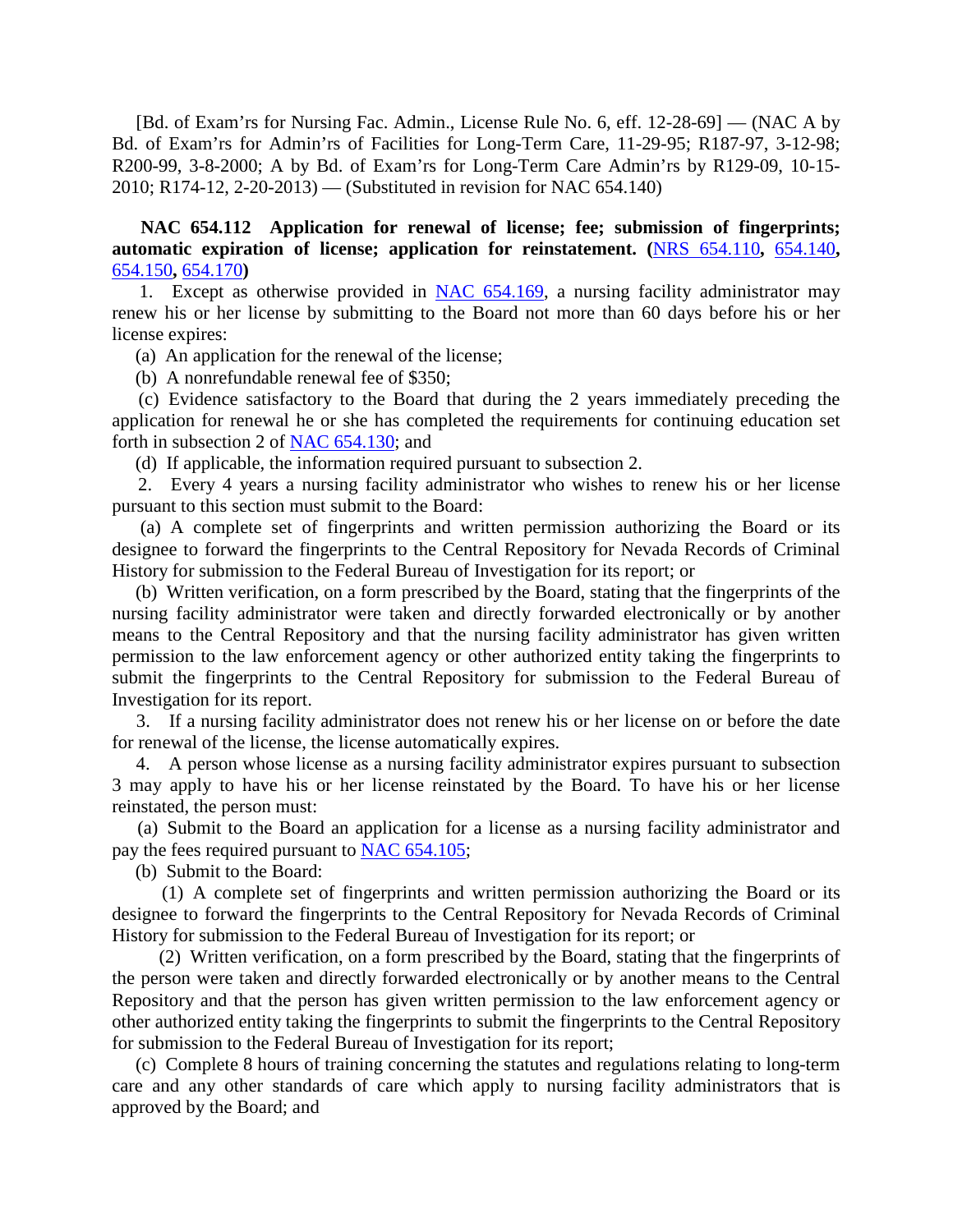(d) Except as otherwise provided in subsection 5, take the written examination required pursuant to [NRS 654.150](https://www.leg.state.nv.us/NRS/NRS-654.html#NRS654Sec150) and receive a passing grade as determined by the National Association of Long Term Care Administrator Boards.

 5. A person who applies to have his or her license reinstated pursuant to subsection 4 is not required to take the written examination if the person:

 (a) Applies to have his or her license reinstated not later than 5 years after the date on which the license expired; and

 (b) Has taken and received a passing grade on the written examination not later than 5 years after the date on which the license expired.

 [Bd. of Exam'rs for Nursing Fac. Admin., License Rule No. 15, eff. 12-28-69; A and renumbered as No. 14, 8-16-75] — (NAC A 2-1-85; 3-27-92; A by Bd. of Exam'rs for Admin'rs of Facilities for Long-Term Care, 11-29-95; R200-99, 3-8-2000, eff. 1-1-2001; R171-01, 6-28- 2002; R131-04, 9-24-2004; R209-05, 5-4-2006; A by Bd. of Exam'rs for Long-Term Care Admin'rs by R129-09, 10-15-2010; R174-12, 2-20-2013; R139-17, 5-16-2018)

# **NAC 654.130 Approval of programs of study; continuing education required for renewal of license; maximum units of continuing education in 24-hour period. (**[NRS](https://www.leg.state.nv.us/NRS/NRS-654.html#NRS654Sec110)  [654.110](https://www.leg.state.nv.us/NRS/NRS-654.html#NRS654Sec110)**,** [654.150](https://www.leg.state.nv.us/NRS/NRS-654.html#NRS654Sec150)**,** [654.170](https://www.leg.state.nv.us/NRS/NRS-654.html#NRS654Sec170)**)**

 1. A program of study to train and qualify applicants for a license as nursing facility administrators offered by any accredited university or college is acceptable and approved for such a purpose.

2. Except as otherwise provided in  $NAC$  654.169, to renew his or her license, a licensee must have, in the 2 years immediately preceding the date for renewal of the license, completed 30 continuing education units in a program approved by the Board pursuant to subsection 3. Two of the continuing education units must be in professional ethics and two of the continuing education units must be in training concerning the statutes and regulations relating to long-term care and any other standards of care which apply to nursing facility administrators.

 3. The Board will approve programs for continuing education units for organizations, groups or persons that sponsor educational programs which meet certain criteria as the Board may prescribe. Special forms for requesting approval must be used and are available from the office of the Board. Topics for programs for continuing education units must be related to the domains of practice in the field of long-term care.

 4. The Board will not approve more than 8 continuing education units earned in any 24-hour period.

 [Bd. of Exam'rs for Nursing Fac. Admin., License Rule No. 12, eff. 12-28-69; A 8-16-75] — (NAC A 2-1-85; 3-27-92; A by Bd. of Exam'rs for Admin'rs of Facilities for Long-Term Care, 11-29-95; R187-97, 3-12-98; R200-99, 3-8-2000; R171-01, 6-28-2002; A by Bd. of Exam'rs for Long-Term Care Admin'rs by R129-09, 10-15-2010; R174-12, 2-20-2013; R030-16, 9-9-2016; R139-17, 5-16-2018)

**NAC 654.142 Duties. (**[NRS 654.110](https://www.leg.state.nv.us/NRS/NRS-654.html#NRS654Sec110)**)** A nursing facility administrator shall:

- 1. Ensure that the nursing facility is in compliance with all applicable requirements of:
- (a) [Chapter 449](https://www.leg.state.nv.us/NRS/NRS-449.html#NRS449) of NRS and [chapter 449](https://www.leg.state.nv.us/NAC/NAC-449.html#NAC449) of NAC; and
- (b) Part 483 of Title 42 of the Code of Federal Regulations.

 2. Oversee and direct the persons employed by the nursing facility as necessary to ensure that the residents of the nursing facility receive needed services and protective supervision.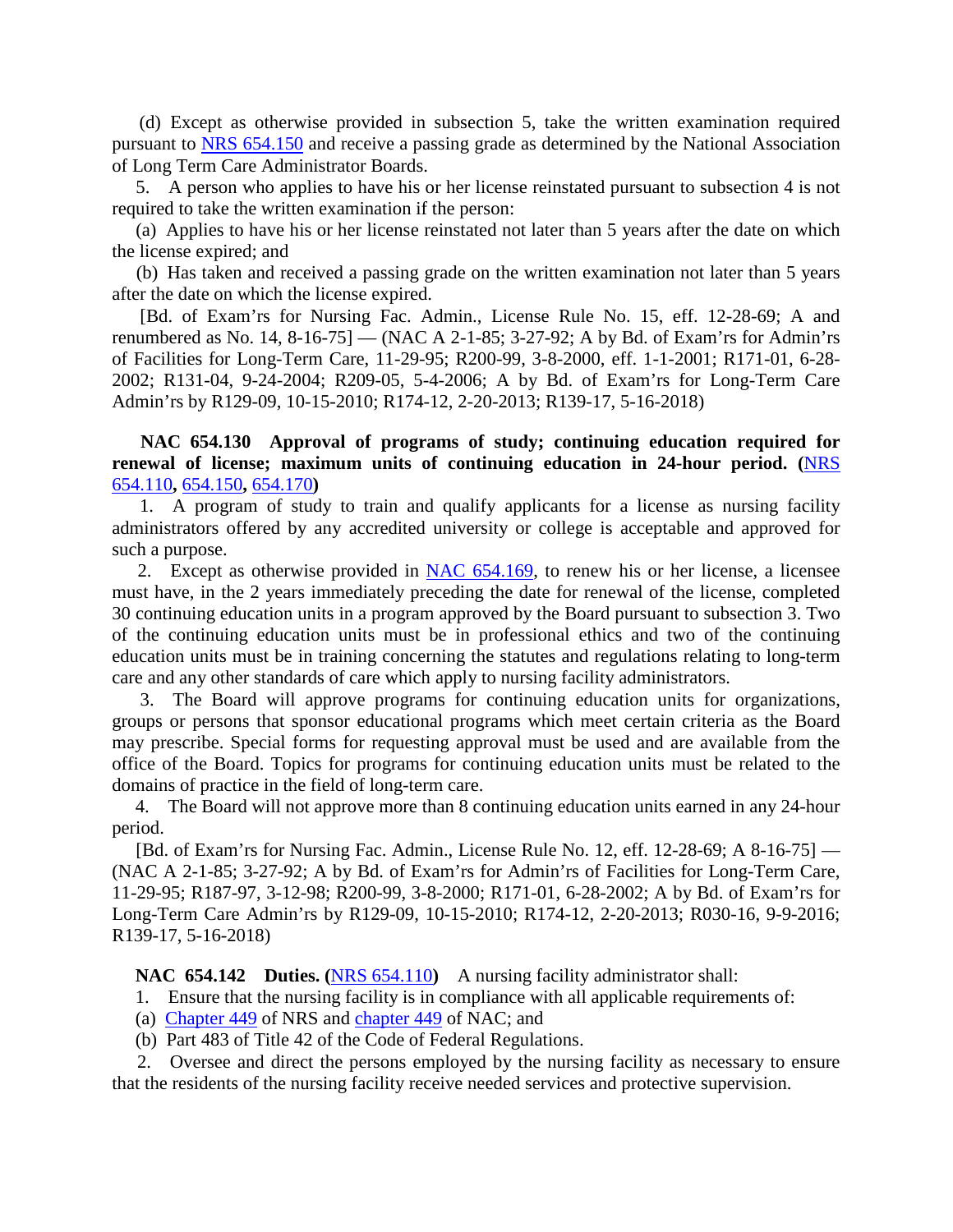(Added to NAC by Bd. of Exam'rs for Long-Term Care Admin'rs by R129-09, eff. 10-15- 2010)

## **NAC 654.144 Use of title; administrative fine. (**[NRS 654.110](https://www.leg.state.nv.us/NRS/NRS-654.html#NRS654Sec110)**,** [654.190](https://www.leg.state.nv.us/NRS/NRS-654.html#NRS654Sec190)**)**

 1. Only a person who has qualified as a licensed nursing facility administrator and who holds a license issued by the Board for the current licensing period may use the title "Nursing Facility Administrator," and may use the abbreviation "N.F.A." after his or her name. No other person may use or be designated by such a title or abbreviation or any other words, letters, sign, card or device tending to or intended to indicate that the person is a licensed nursing facility administrator.

 2. If the Board imposes an administrative fine on a person for a violation of subsection 1, the amount of the fine will be at least \$500 for a first violation and at least \$1,000 for a second or subsequent violation, but will not exceed \$10,000 for each violation.

 (Added to NAC by Bd. of Exam'rs for Long-Term Care Admin'rs by R129-09, eff. 10-15- 2010; A by R174-12, 2-20-2013)

### **ADMINISTRATORS OF RESIDENTIAL FACILITIES FOR GROUPS**

 **NAC 654.1505 Qualifications of applicant for licensure; submission of fingerprints. (**[NRS 654.110](https://www.leg.state.nv.us/NRS/NRS-654.html#NRS654Sec110)**,** [654.140](https://www.leg.state.nv.us/NRS/NRS-654.html#NRS654Sec140)**,** [654.155](https://www.leg.state.nv.us/NRS/NRS-654.html#NRS654Sec155)**)** In addition to the requirements of [NRS 654.155](https://www.leg.state.nv.us/NRS/NRS-654.html#NRS654Sec155) and [654.180,](https://www.leg.state.nv.us/NRS/NRS-654.html#NRS654Sec180) an applicant for a license as an administrator of a residential facility for groups must:

 1. Possess a high school diploma, general equivalency diploma or degree from an accredited institution of higher learning;

 2. Pass an examination administered by the National Association of Long Term Care Administrator Boards;

 3. Complete a program of training approved by the Board concerning the statutes and regulations relating to residential group care and any other standards of care which apply to operators of residential facilities;

 4. Provide a statement to the Board indicating that to the best of the applicant's knowledge he or she is of good health and free from contagious disease;

 5. Indicate whether the applicant suffers from any mental impairment that would affect the ability to perform the duties of an administrator of a residential facility for groups;

6. Be able to communicate adequately in the English language both verbally and in writing;

 7. Indicate whether the applicant has been investigated for misconduct or had a license or certificate revoked, modified, limited or suspended, or whether any other disciplinary action or proceeding has been instituted against him or her by any authority in any state;

 8. Provide a statement to the Board indicating whether since the age of 18 years the applicant has ever been:

(a) Charged with any misdemeanor, gross misdemeanor or felony; or

(b) Convicted of any misdemeanor, gross misdemeanor or felony;

9. Submit to the Board:

 (a) A complete set of fingerprints and written permission authorizing the Board or its designee to forward the fingerprints to the Central Repository for Nevada Records of Criminal History for submission to the Federal Bureau of Investigation for its report; or

 (b) Written verification, on a form prescribed by the Board, stating that the fingerprints of the applicant were taken and directly forwarded electronically or by another means to the Central Repository and that the applicant has given written permission to the law enforcement agency or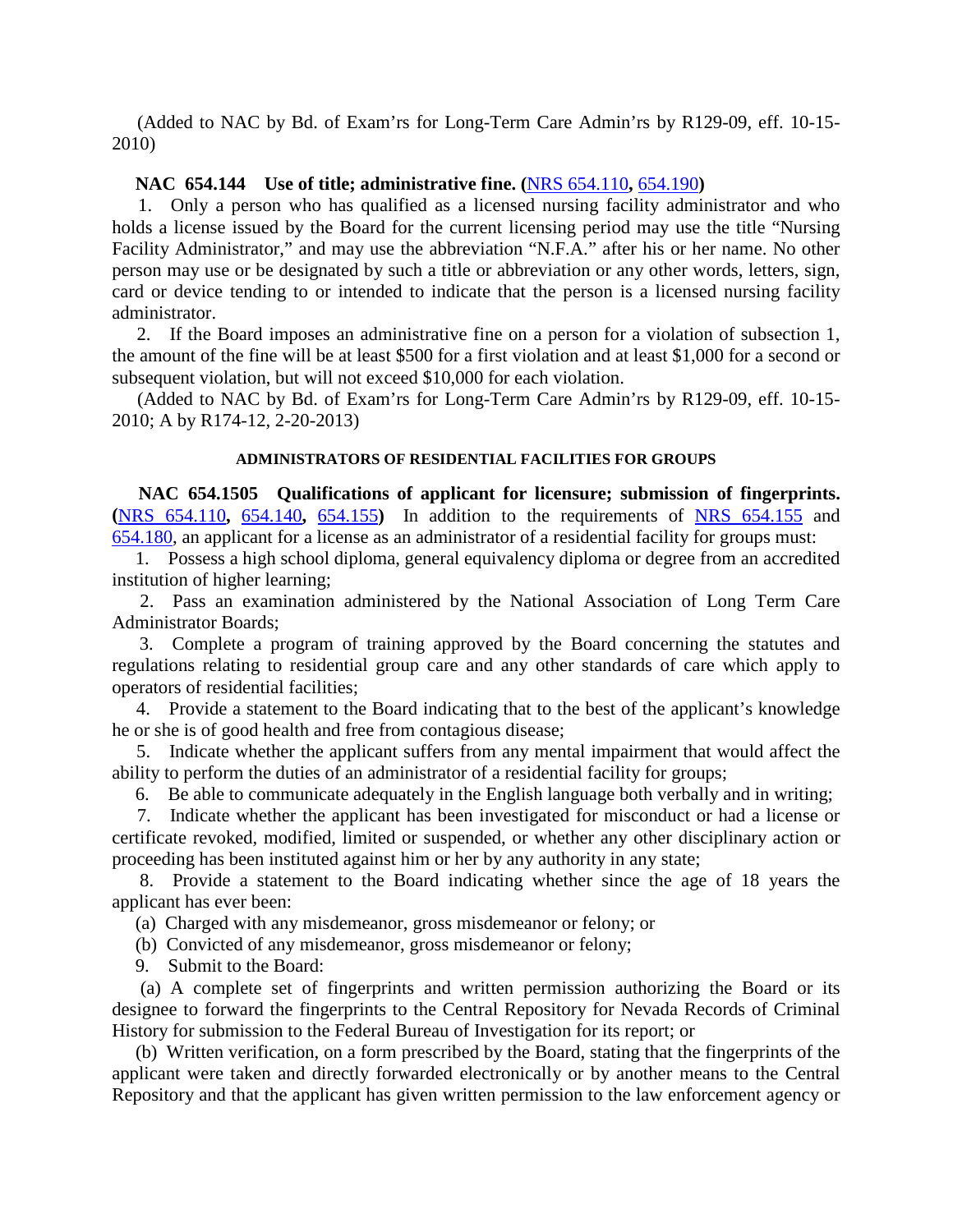other authorized entity taking the fingerprints to submit the fingerprints to the Central Repository for submission to the Federal Bureau of Investigation for a report on the applicant's background and such other law enforcement agencies as the Board deems necessary; and

10. Provide proof that he or she:

(a) Has:

 (1) At least 2 years of experience in health care, including management and supervision, within the 6-year period immediately preceding the date on which he or she submits his or her application;

 (2) An associate's degree and at least 1 year of experience in health care, including 6 months of management and supervision, within the 6-year period immediately preceding the date on which he or she submits his or her application; or

 (3) A bachelor's degree, master's degree or doctoral degree and at least 6 months of experience in health care, including management and supervision, within the 6-year period immediately preceding the date on which he or she submits his or her application;

 (b) Completed 100 hours of study or training approved by the Board in the domains of practice in the field of operating a residential facility for groups; and

 (c) Completed 40 hours of study under the supervision of a mentor who has been approved by the Board pursuant to NAC [654.156.](https://www.leg.state.nv.us/NAC/NAC-654.html#NAC654Sec156)

 $\rightarrow$  As used in this subsection, "experience in health care" means full-time, or equivalent hourly experience, working in a licensed residential facility for groups, licensed facility for skilled nursing or licensed facility for intermediate care or providing home or community-based services related to health care.

 (Added to NAC by Bd. of Exam'rs for Admin'rs of Facilities for Long-Term Care, eff. 11-29- 95; A by R187-97, 3-12-98; R200-99, 3-8-2000; R171-01, 6-28-2002; R131-04, 9-24-2004; A by Bd. of Exam'rs for Long-Term Care Admin'rs by R129-09, 10-15-2010; R174-12, 2-20-2013; R030-16, 9-9-2016; R139-17, 5-16-2018) — (Substituted in revision for NAC 654.155)

# **NAC 654.151 Application for licensure; fee; incomplete application void after 1 year. (**[NRS 654.110](https://www.leg.state.nv.us/NRS/NRS-654.html#NRS654Sec110)**,** [654.140](https://www.leg.state.nv.us/NRS/NRS-654.html#NRS654Sec140)**,** [654.155](https://www.leg.state.nv.us/NRS/NRS-654.html#NRS654Sec155)**)**

 1. An applicant for a license as an administrator of a residential facility for groups must complete an application provided by the Board.

 2. The applicant's responses on the application must be typed or printed legibly. An application that is illegible or incomplete will be returned to the applicant.

 3. The application must be accompanied by a nonrefundable fee of \$150 and a nonrefundable fee in an amount fixed by the Board to cover the actual cost of the training required by subsection 3 of [NAC 654.1505.](https://www.leg.state.nv.us/NAC/NAC-654.html#NAC654Sec1505)

 4. An application that is not completed within 1 year after the date on which it is submitted to the Board is void, and after that date the applicant must submit a new application accompanied by the required application fee to apply for a license.

 (Added to NAC by Bd. of Exam'rs for Long-Term Care Admin'rs by R129-09, eff. 10-15- 2010; A by R174-12, 2-20-2013; R139-17, 5-16-2018)

# **NAC 654.1515 Licensure without examination. (**[NRS 654.110](https://www.leg.state.nv.us/NRS/NRS-654.html#NRS654Sec110)**,** [654.180](https://www.leg.state.nv.us/NRS/NRS-654.html#NRS654Sec180)**)**

 1. An applicant who wishes to obtain a license as an administrator of a residential facility for groups without taking the examination required by [NRS 654.155](https://www.leg.state.nv.us/NRS/NRS-654.html#NRS654Sec155) must submit evidence satisfactory to the Board that: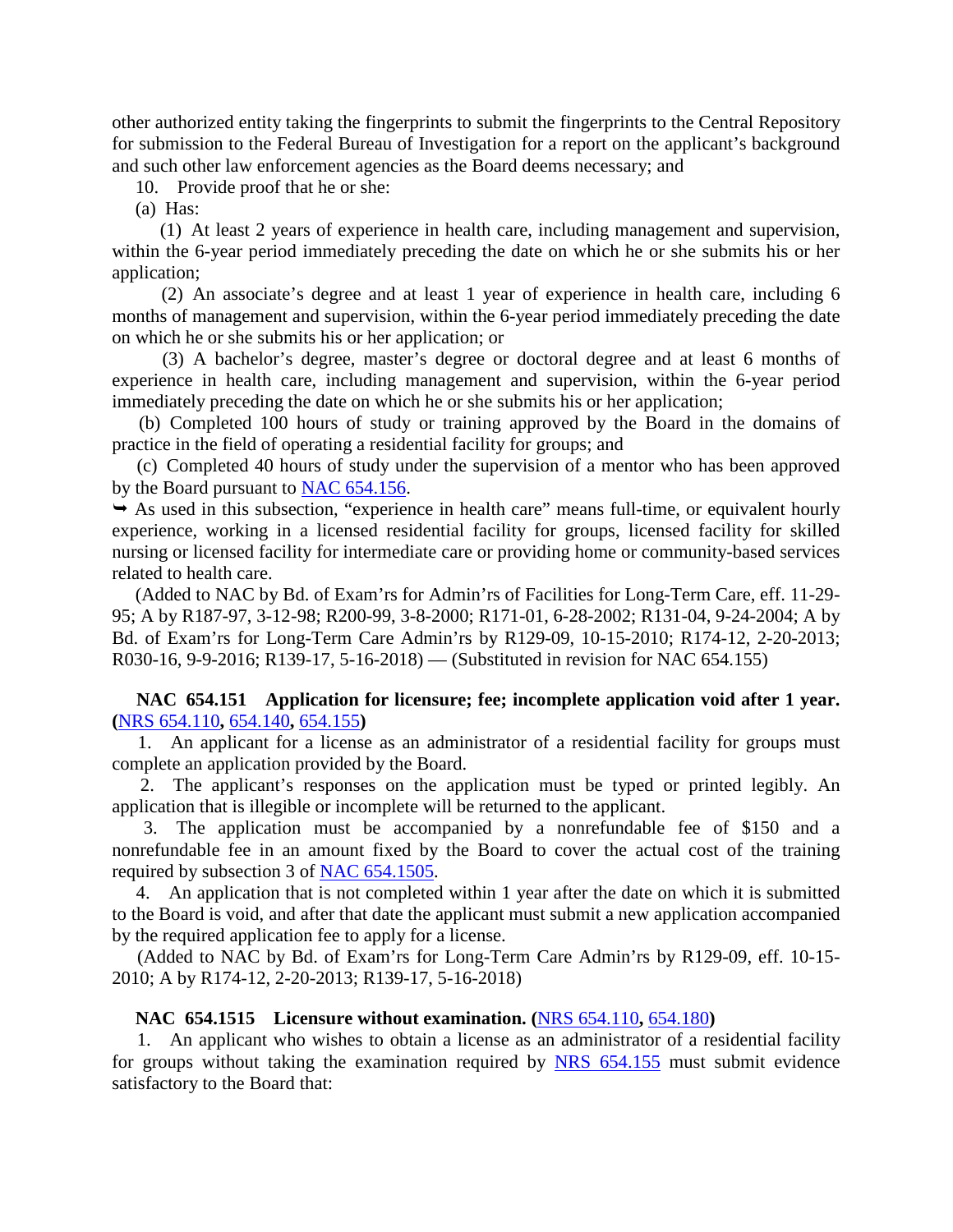(a) For the 2 years immediately preceding the date on which he or she submits an application to the Board, the applicant has been licensed as an administrator of a residential facility for groups in a state that requires a person to pass the national examination administered by the National Association of Long Term Care Administrator Boards to obtain such a license;

(b) The applicant's license in that state is in good standing; and

 (c) The applicant has complied with all other requirements for licensure as an administrator of a residential facility for groups set forth in this chapter and [chapter 654](https://www.leg.state.nv.us/NRS/NRS-654.html#NRS654) of NRS.

 2. An applicant who wishes to be licensed pursuant to this section will be denied licensure if he or she has a record of any disciplinary, civil or criminal action taken against him or her for activities that the Board finds to be contrary to the qualifications for a licensee that is listed on a federal, state or private registry or data bank, including, without limitation, the Healthcare Integrity and Protection Data Bank maintained by the Health Resources and Services Administration of the United States Department of Health and Human Services.

 (Added to NAC by Bd. of Exam'rs for Admin'rs of Facilities for Long-Term Care by R200- 99, eff. 3-8-2000; A by R171-01, 6-28-2002; A by Bd. of Exam'rs for Long-Term Care Admin'rs by R129-09, 10-15-2010; R174-12, 2-20-2013) — (Substituted in revision for NAC 654.157)

### **NAC 654.1518 Examination for licensure; fee. (**[NRS 654.110](https://www.leg.state.nv.us/NRS/NRS-654.html#NRS654Sec110)**,** [654.140](https://www.leg.state.nv.us/NRS/NRS-654.html#NRS654Sec140)**,** [654.155](https://www.leg.state.nv.us/NRS/NRS-654.html#NRS654Sec155)**)**

 1. Examinations for licensure as an administrator of a residential facility for groups will be held at such times and places as the Board designates. The fee for each examination will be established by the Board in an amount to cover the cost of administering the examination. The fee is not refundable.

 2. A passing grade will be determined by the National Association of Long Term Care Administrator Boards.

 3. An applicant who fails the examination may retake the examination. An applicant who fails the examination twice must wait at least 1 year after the date of the last examination before he or she may retake the examination.

 (Added to NAC by Bd. of Exam'rs for Admin'rs of Facilities for Long-Term Care, eff. 11-29- 95; A by R187-97, 3-12-98; R200-99, 3-8-2000; R209-05, 5-4-2006; A by Bd. of Exam'rs for Long-Term Care Admin'rs by R129-09, 10-15-2010; R174-12, 2-20-2013) — (Substituted in revision for NAC 654.162)

## **NAC 654.152 Application for renewal of license; fee; submission of fingerprints; automatic expiration of license; application for reinstatement. (**[NRS 654.110](https://www.leg.state.nv.us/NRS/NRS-654.html#NRS654Sec110)**,** [654.140](https://www.leg.state.nv.us/NRS/NRS-654.html#NRS654Sec140)**,**  [654.155](https://www.leg.state.nv.us/NRS/NRS-654.html#NRS654Sec155)**,** [654.170](https://www.leg.state.nv.us/NRS/NRS-654.html#NRS654Sec170)**)**

1. Except as otherwise provided in [NAC 654.169,](https://www.leg.state.nv.us/NAC/NAC-654.html#NAC654Sec169) an administrator of a residential facility for groups may renew his or her license by submitting to the Board not more than 60 days before his or her license expires:

(a) An application for the renewal of his or her license;

(b) A nonrefundable renewal fee of \$350;

 (c) Evidence satisfactory to the Board that during the 2 years immediately preceding the application for renewal he or she has completed the requirements for continuing education set forth in subsection 1 of [NAC 654.154;](https://www.leg.state.nv.us/NAC/NAC-654.html#NAC654Sec154) and

(d) If applicable, the information required pursuant to subsection 2.

 2. Every 4 years an administrator of a residential facility for groups who wishes to renew his or her license pursuant to this section must submit to the Board: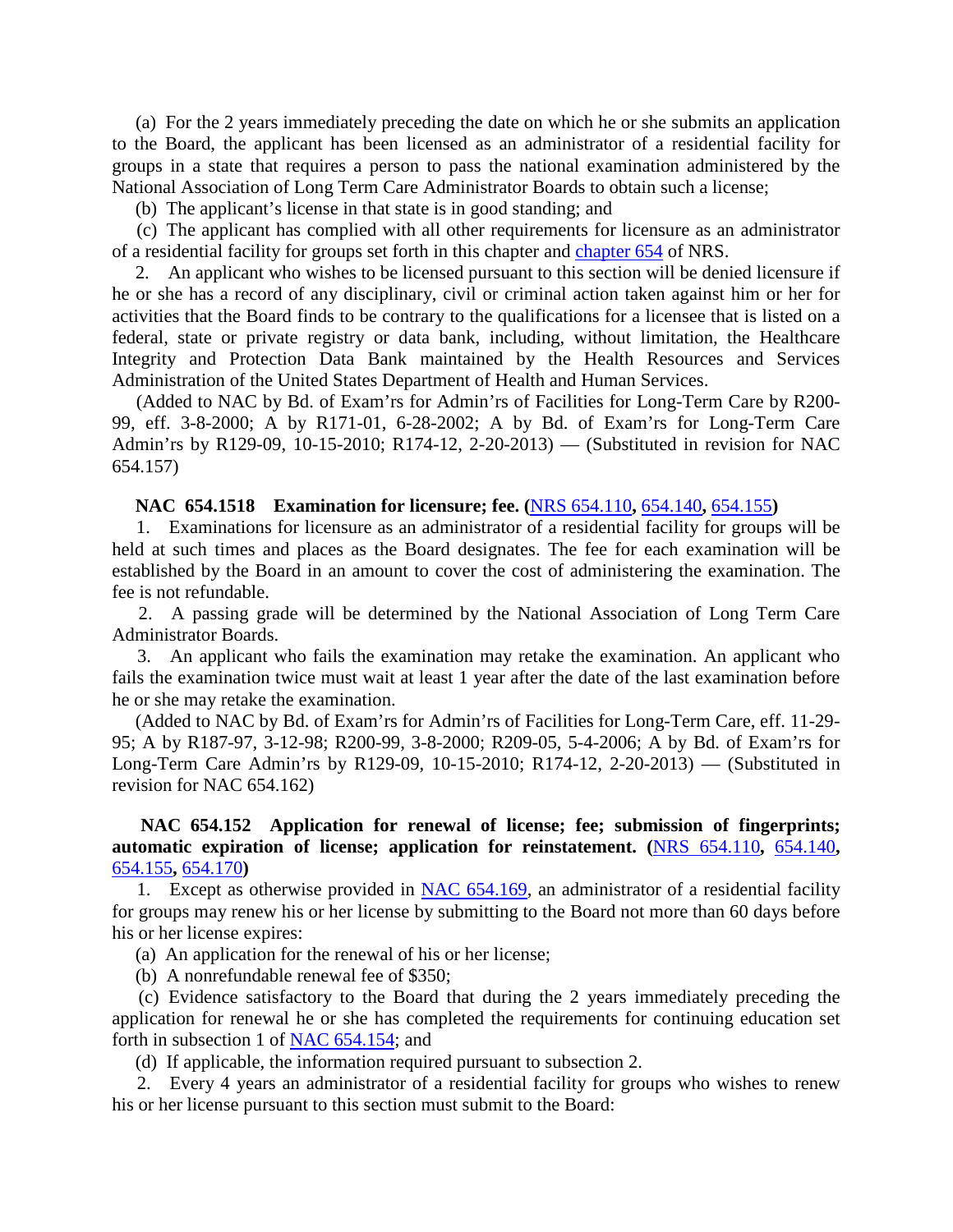(a) A complete set of fingerprints and written permission authorizing the Board or its designee to forward the fingerprints to the Central Repository for Nevada Records of Criminal History for submission to the Federal Bureau of Investigation for its report; or

 (b) Written verification, on a form prescribed by the Board, stating that the fingerprints of the administrator of a residential facility for groups were taken and directly forwarded electronically or by another means to the Central Repository and that the administrator of a residential facility for groups has given written permission to the law enforcement agency or other authorized entity taking the fingerprints to submit the fingerprints to the Central Repository for submission to the Federal Bureau of Investigation for its report.

 3. If an administrator of a residential facility for groups does not renew his or her license on or before the date for renewal of the license, the license automatically expires.

 4. A person whose license as an administrator of a residential facility for groups expires pursuant to subsection 3 may apply to have his or her license reinstated by the Board. To have his or her license reinstated, the person must:

 (a) Submit to the Board an application for a license as an administrator of a residential facility for groups and pay the fees required pursuant to [NAC 654.151;](https://www.leg.state.nv.us/NAC/NAC-654.html#NAC654Sec151)

(b) Submit to the Board:

 (1) A complete set of fingerprints and written permission authorizing the Board or its designee to forward the fingerprints to the Central Repository for Nevada Records of Criminal History for submission to the Federal Bureau of Investigation for its report; or

 (2) Written verification, on a form prescribed by the Board, stating that the fingerprints of the person were taken and directly forwarded electronically or by another means to the Central Repository and that the person has given written permission to the law enforcement agency or other authorized entity taking the fingerprints to submit the fingerprints to the Central Repository for submission to the Federal Bureau of Investigation for its report;

 (c) Complete 8 hours of training concerning the statutes and regulations relating to residential group care and any other standards of care which apply to operators of residential facilities that is approved by the Board; and

 (d) Take the written examination required pursuant to NRS 654.155 and receive a passing grade as determined by the National Association of Long Term Care Administrator Boards. (Added to NAC by Bd. of Exam'rs for Admin'rs of Facilities for Long-Term Care, eff. 11-29-95; A by R187-97, 3-12-98; R200-99, 3-8-2000; R200-99, 3-8-2000, eff. 1-1-2001; R171-01, 6-28- 2002; R131-04, 9-24-2004; R209-05, 5-4-2006; A by Bd. of Exam'rs for Long-Term Care Admin'rs by R129-09, 10-15-2010; R174-12, 2-20-2013; R139-17, 5-16-2018)

## **NAC 654.154 Continuing education: Requirements for renewal of license; approval of programs by Board; maximum units in 24-hour period. (**[NRS 654.110](https://www.leg.state.nv.us/NRS/NRS-654.html#NRS654Sec110)**,** [654.155](https://www.leg.state.nv.us/NRS/NRS-654.html#NRS654Sec155)**,** [654.170](https://www.leg.state.nv.us/NRS/NRS-654.html#NRS654Sec170)**)**

1. Except as otherwise provided in [NAC 654.169,](https://www.leg.state.nv.us/NAC/NAC-654.html#NAC654Sec169) to renew his or her license, in the 2 years immediately preceding the date for renewal of the license, an administrator of a residential facility for groups must have completed 16 continuing education units in programs approved by the Board pursuant to subsection 2. Two of the continuing education units must be in professional ethics and two of the continuing education units must be in training concerning the statutes and regulations relating to residential group and any other standards of care which apply to operators of residential facilities.

 2. The Board will approve programs for continuing education units for organizations, groups or persons that sponsor educational programs which meet certain criteria as the Board may prescribe. Special forms for requesting approval must be used and are available from the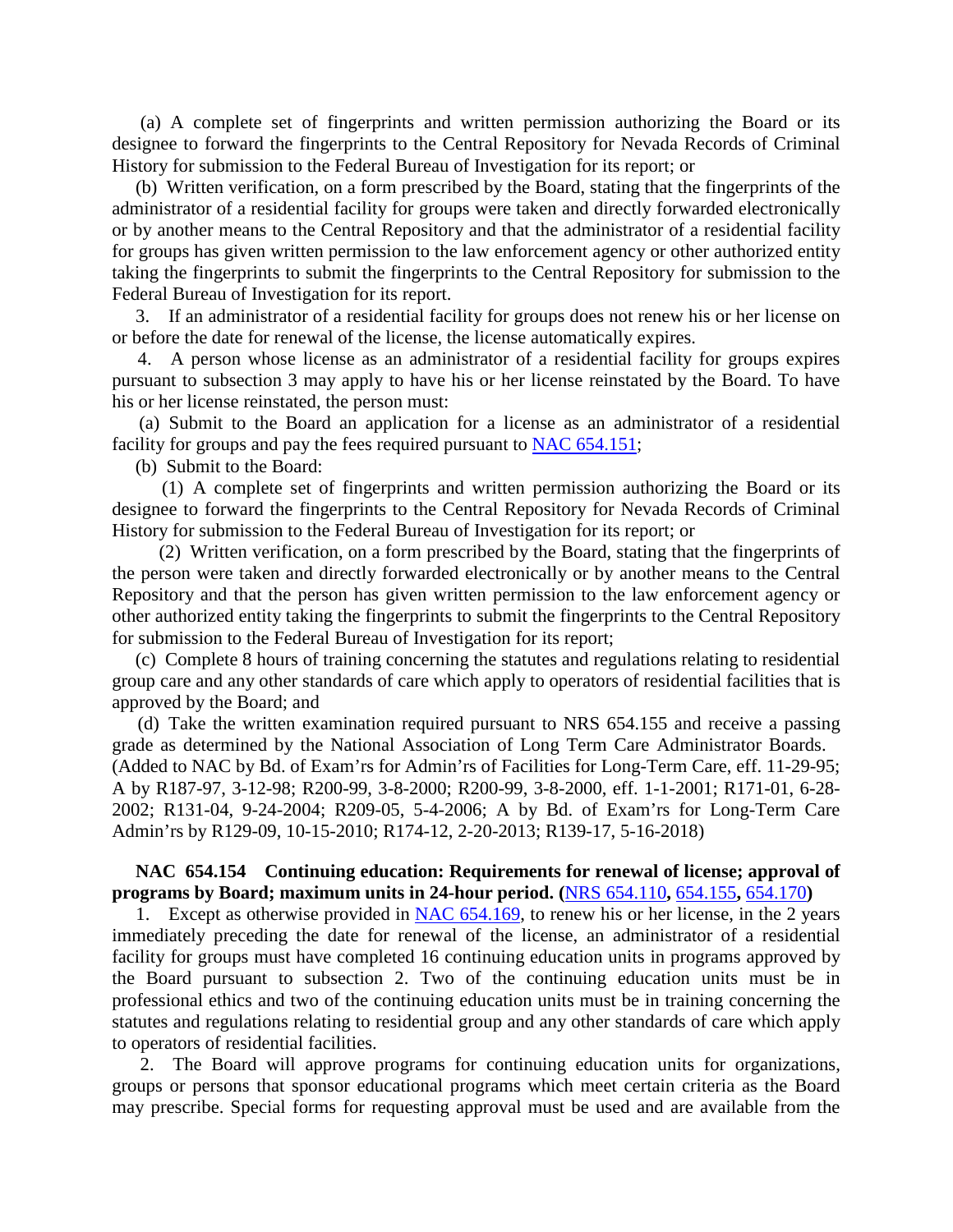office of the Board. Topics for programs for continuing education units must be related to the domains of practice in the field of long-term care.

 3. An administrator of a residential facility for groups who is approved by the Board to serve as a mentor pursuant to [NAC 654.156](https://www.leg.state.nv.us/NAC/NAC-654.html#NAC654Sec156) may receive credit for not more than 10 continuing education units during each renewal period by supervising the study of an applicant for a license as an administrator of a residential facility for groups. One continuing education unit will be awarded for each 4 hours of actual supervision.

 4. The Board will not approve more than 8 continuing education units earned in any 24-hour period.

 (Added to NAC by Bd. of Exam'rs for Long-Term Care Admin'rs by R174-12, eff. 2-20- 2013; A by R030-16, 9-9-2016)

### **NAC 654.156 Approval of mentor of applicant for licensure. (**[NRS 654.110](https://www.leg.state.nv.us/NRS/NRS-654.html#NRS654Sec110)**)**

 1. A person who wishes to mentor an applicant for a license as an administrator of a residential facility for groups as required for such applicants pursuant to paragraph (c) of subsection 10 of [NAC 654.1505](https://www.leg.state.nv.us/NAC/NAC-654.html#NAC654Sec1505) must meet the requirements set forth in subsection 2 and be approved to serve as a mentor by the Board.

 2. The Board may approve a person to serve as a mentor if the person completes an application provided by the Board and demonstrates that he or she:

(a) Holds a license issued by the Board as an administrator of a residential facility for groups;

(b) Has at least 2 years of experience as an administrator of a residential facility for groups;

 (c) Has completed a course that has been approved by the Board for the training of mentors; and

(d) Is able to communicate effectively orally and in writing.

3. The Board may deny approval for a person to serve as a mentor if:

(a) The person has been the subject of a disciplinary action brought by the Board; or

 (b) The person has been the administrator of record of a residential facility for groups that has been the subject of an action brought by the Division of Public and Behavioral Health of the Department of Health and Human Services against the holder of the license to operate the facility.

 (Added to NAC by Bd. of Exam'rs for Long-Term Care Admin'rs by R129-09, eff. 10-15- 2010; A by R174-12, 2-20-2013; R030-16, 9-9-2016)

 **NAC 654.164 Duties. (**[NRS 654.110](https://www.leg.state.nv.us/NRS/NRS-654.html#NRS654Sec110)**)** Each administrator of a residential facility for groups:

1. Shall ensure that the facility complies with all applicable requirements of [chapter 449](https://www.leg.state.nv.us/NRS/NRS-449.html#NRS449) of NRS and [NAC 449.002](https://www.leg.state.nv.us/NAC/NAC-449.html#NAC449Sec002) to [449.99939,](https://www.leg.state.nv.us/NAC/NAC-449.html#NAC449Sec99939) inclusive; and

 2. Is responsible for the oversight and direction of the members of the staff of the facility as necessary to ensure that the residents of the facility receive needed services and protective supervision.

 (Added to NAC by Bd. of Exam'rs for Admin'rs of Facilities for Long-Term Care by R131- 04, eff. 9-24-2004) — (Substituted in revision for NAC 654.166)

### **NAC 654.165 Use of title; administrative fine. (**[NRS 654.110](https://www.leg.state.nv.us/NRS/NRS-654.html#NRS654Sec110)**,** [654.190](https://www.leg.state.nv.us/NRS/NRS-654.html#NRS654Sec190)**)**

 1. Only a person who holds a valid license issued by the Board for the current licensing period as an administrator of a residential facility for groups may use the title "Residential Facility Administrator," and may use the abbreviation "R.F.A." after his or her name. No other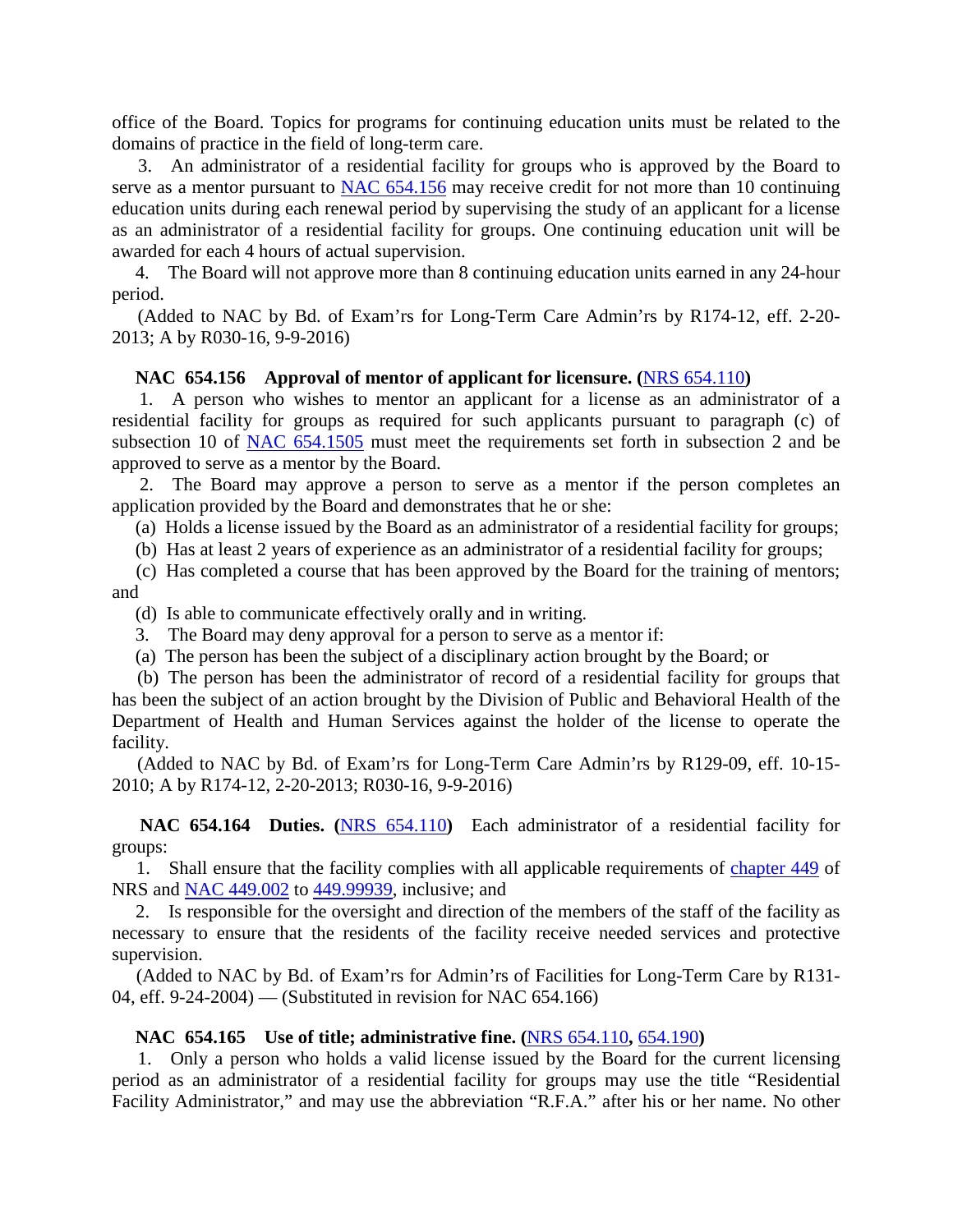person may use or be designated by such a title or abbreviation or any other words, letters, sign, card or device tending to or intended to indicate that the person is licensed as an administrator of a residential facility for groups.

 2. If the Board imposes an administrative fine on a person for a violation of subsection 1, the amount of the fine will be at least \$500 for a first violation and at least \$1,000 for a second or subsequent violation, but will not exceed \$10,000 for each violation.

 (Added to NAC by Bd. of Exam'rs for Admin'rs of Facilities for Long-Term Care, eff. 11-29- 95; A by Bd. of Exam'rs for Long-Term Care Admin'rs by R129-09, 10-15-2010; R174-12, 2- 20-2013)

### **PROVISIONS APPLICABLE TO HEALTH SERVICES EXECUTIVES, NURSING FACILITY ADMINISTRATORS AND ADMINISTRATORS OF RESIDENTIAL FACILITIES FOR GROUPS**

## **NAC 654.168 Provisional licensure; transfer of license to inactive status; fee. (**[NRS](https://www.leg.state.nv.us/NRS/NRS-654.html#NRS654Sec110)  [654.110](https://www.leg.state.nv.us/NRS/NRS-654.html#NRS654Sec110)**)**

 1. The Board may issue a provisional license to an applicant pending final approval of the application by the Board. A provisional license expires 90 days after the date it is issued and is renewable at the discretion of the Board.

 2. Upon the written request of a nursing facility administrator, administrator of a residential facility for groups or health services executive who is in good standing, the Board will transfer the status of his or her license to inactive for a time not to exceed 2 consecutive years. A licensee whose license is on inactive status shall pay a nonrefundable fee of \$50 per year. Upon written request and approval by the Board, a licensee whose license is on inactive status may transfer his or her license to active status if the licensee meets the requirements for continuing education and pays the fees for an active license.

 (Added to NAC by Bd. of Exam'rs for Admin'rs of Facilities for Long-Term Care, eff. 11-29- 95; A by R187-97, 3-12-98; R171-01, 6-28-2002; R131-04, 9-24-2004; R209-05, 5-4-2006; A by Bd. of Exam'rs for Long-Term Care Admin'rs by R174-12, 2-20-2013; R139-17, 5-16-2018)

## **NAC 654.169 Renewal of license. (**[NRS 654.110](https://www.leg.state.nv.us/NRS/NRS-654.html#NRS654Sec110)**,** [654.170](https://www.leg.state.nv.us/NRS/NRS-654.html#NRS654Sec170)**)**

 1. A licensee who holds both a license as a nursing facility administrator and a license as an administrator of a residential facility for groups may renew his or her license as a nursing facility administrator and his or her license as an administrator of a residential facility for groups if, except as otherwise provided in subsection 2, the licensee has completed:

 (a) A total of 30 continuing education units in programs approved by the Board pursuant to [NAC 654.130;](https://www.leg.state.nv.us/NAC/NAC-654.html#NAC654Sec130) and

 (b) A total of 16 continuing education units in programs approved by the Board pursuant to [NAC 654.154.](https://www.leg.state.nv.us/NAC/NAC-654.html#NAC654Sec154)

 2. If a program of continuing education has been approved by the Board for continuing education units pursuant to both  $NAC$  654.130 and [654.154,](https://www.leg.state.nv.us/NAC/NAC-654.html#NAC654Sec154) a licensee who holds both a license as a nursing facility administrator and a license as an administrator of a residential facility for groups may use the continuing education units earned for the program to satisfy the requirements of paragraphs (a) and (b) of subsection 1.

 (Added to NAC by Bd. of Exam'rs of Admin'rs of Facilities for Long-Term Care by R187- 97, eff. 3-12-98; A by Bd. of Exam'rs for Long-Term Care Admin'rs by R174-12, 2-20-2013)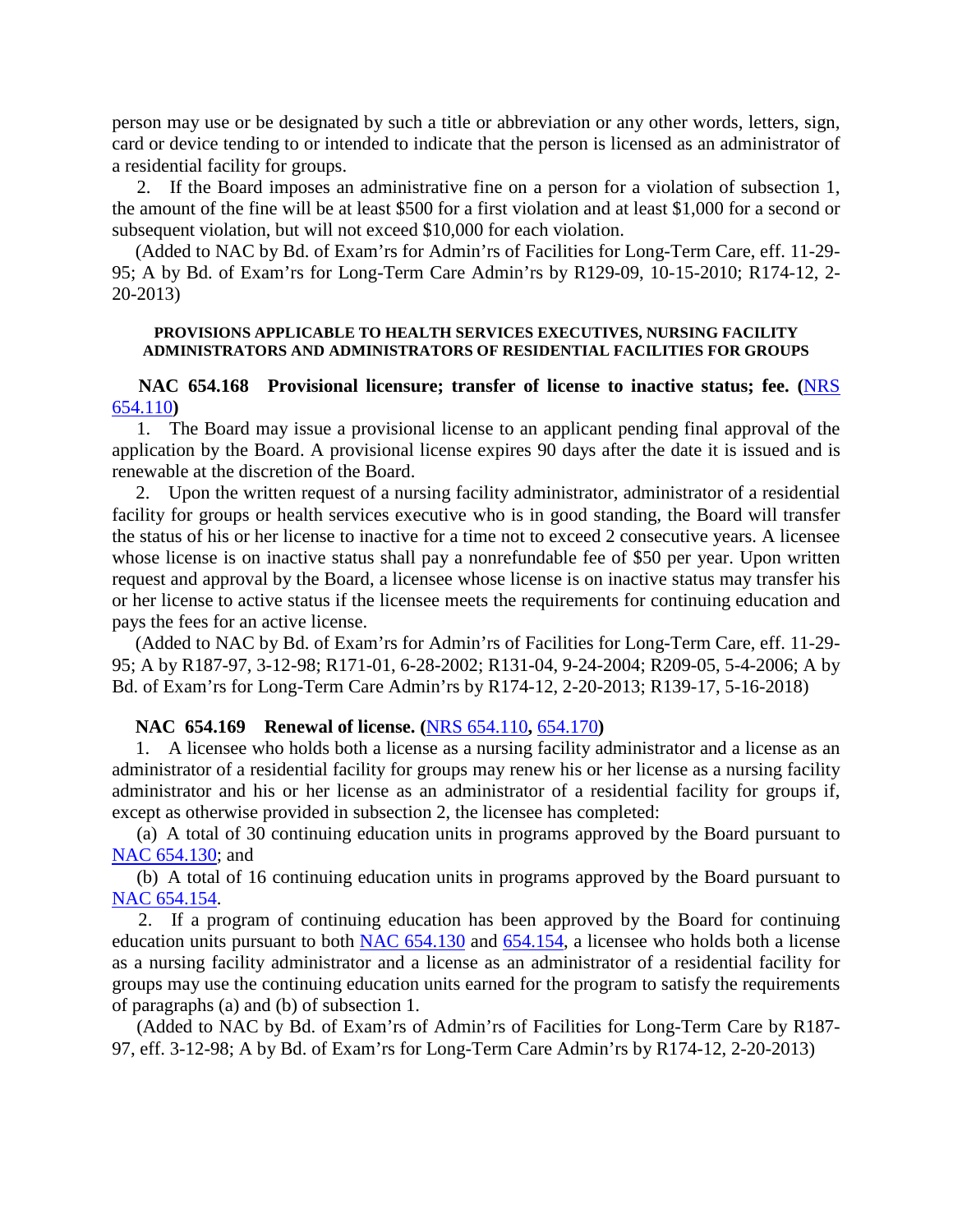**NAC 654.170 Sufficiency of programs of training and instruction. (**[NRS 654.110](https://www.leg.state.nv.us/NRS/NRS-654.html#NRS654Sec110)**)** If the Board finds that programs of training and instruction conducted within this State are not sufficient in number or content to enable a nursing facility administrator, administrator of a residential facility for groups or health services executive to meet the requirements established by this chapter and [chapter 654](https://www.leg.state.nv.us/NRS/NRS-654.html#NRS654) of NRS, it will institute and conduct its own program or arrange or cooperate with organizations in other states to conduct one or more programs accessible to residents of this State. The Board will approve programs conducted within and outside of this State which meet the educational and training requirements established by [chapter 654](https://www.leg.state.nv.us/NRS/NRS-654.html#NRS654) of NRS and this chapter. Reasonable fees may be charged by the sponsors of programs to persons enrolled in these programs.

 [Bd. of Exam'rs for Nursing Fac. Admin., License Rule No. 14, eff. 12-28-69; A and renumbered as No. 13, 8-16-75] — (NAC A 2-1-85; A by Bd. of Exam'rs for Admin'rs of Facilities for Long-Term Care, 11-29-95; R139-17, 5-16-2018)

# **NAC 654.181 Notification to Board regarding certain changes in circumstances; administrative fine for violation; disciplinary action. (**[NRS 654.110](https://www.leg.state.nv.us/NRS/NRS-654.html#NRS654Sec110)**,** [654.190](https://www.leg.state.nv.us/NRS/NRS-654.html#NRS654Sec190)**)**

 1. Each person licensed as a nursing facility administrator, administrator of a residential facility for groups or health services executive shall notify the Board, in writing:

 (a) Of any change in his or her residential address, telephone number, electronic mail address or other contact information within 15 days after such a change;

 (b) Any time the person begins or terminates his or her position as the administrator of record of a facility within 15 days after such an event; or

 (c) Of any change in the number of beds authorized in the facility of which the person is the administrator of record.

 2. If the Board imposes an administrative fine on a licensee for a violation of subsection 1, the amount of the fine will be at least \$500 for a first violation and at least \$1,000 for a second or subsequent violation, but will not exceed \$10,000 for each violation.

 3. If the Board imposes an administrative fine pursuant to subsection 2, and the fine is not paid in accordance with the terms of the written notice to the licensee of the fine, the Board will refer the matter to an investigator and the legal counsel for the Board to initiate disciplinary action against the licensee pursuant to [NAC 654.210.](https://www.leg.state.nv.us/NAC/NAC-654.html#NAC654Sec210)

 (Added to NAC by Bd. of Exam'rs for Admin'rs of Facilities for Long-Term Care by R131- 04, eff. 9-24-2004; A by Bd. of Exam'rs for Long-Term Care Admin'rs by R129-09, 10-15- 2010; R174-12, 2-20-2013; R030-16, 9-9-2016; R139-17, 5-16-2018)

## **NAC 654.190 Display of license; administrative fine for violation. (**[NRS 654.110](https://www.leg.state.nv.us/NRS/NRS-654.html#NRS654Sec110)**,**  [654.190](https://www.leg.state.nv.us/NRS/NRS-654.html#NRS654Sec190)**)**

 1. Each person licensed as a nursing facility administrator, administrator of a residential facility for groups or health services executive shall conspicuously display the person's original license showing the person is the facility's administrator of record in a public place within the facility of which he or she is the administrator of record.

 2. If the Board imposes an administrative fine on a licensee for a violation of subsection 1, the amount of the fine will be at least \$250 for a first violation and at least \$500 for a second or subsequent violation, but will not exceed \$10,000 for each violation.

 [Bd. of Exam'rs for Nursing Fac. Admin., License Rule No. 20, eff. 12-28-69; renumbered as No. 19, 8-16-75] — (NAC A by Bd. of Exam'rs for Admin'rs of Facilities for Long-Term Care,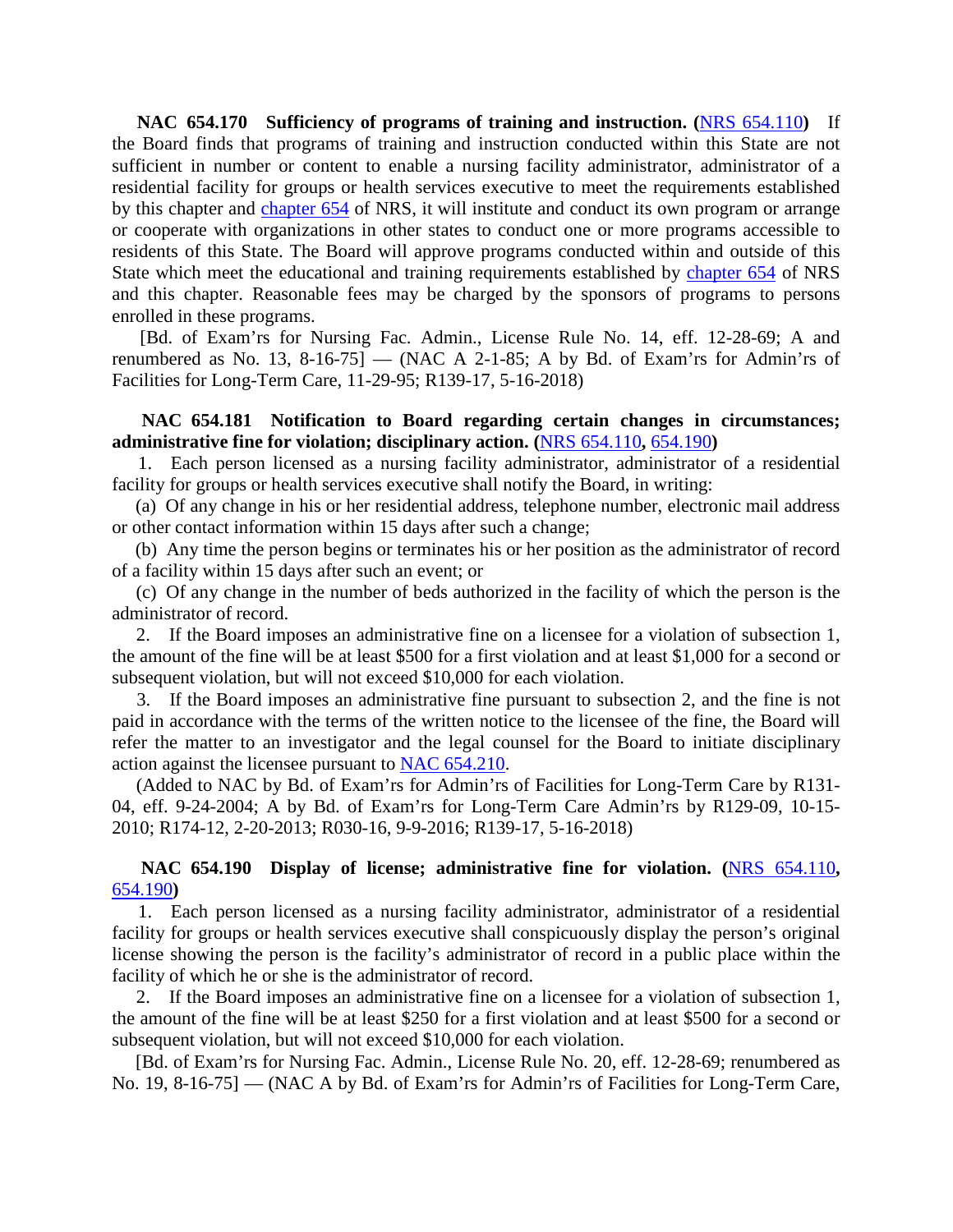11-29-95; R171-01, 6-28-2002; R131-04, 9-24-2004; A by Bd. of Exam'rs for Long-Term Care Admin'rs by R129-09, 10-15-2010; R174-12, 2-20-2013; R139-17, 5-16-2018)

 **NAC 654.200 Issuance of duplicate license; fee. (**[NRS 654.110](https://www.leg.state.nv.us/NRS/NRS-654.html#NRS654Sec110)**)** After the receipt of satisfactory evidence that:

1. A license has been lost, mutilated or destroyed;

2. A licensee has changed his or her name; or

 3. A facility at which a licensee is the administrator of record has a change in the number of beds authorized in the facility,

 $\rightarrow$  the Board will issue a duplicate license upon payment of a nonrefundable fee of \$25.

 [Bd. of Exam'rs for Nursing Fac. Admin., License Rule No. 21, eff. 12-28-69; renumbered as No. 20, 8-16-75] — (NAC A 2-1-85; A by Bd. of Exam'rs for Admin'rs of Facilities for Long-Term Care, 11-29-95; R187-97, 3-12-98; R209-05, 5-4-2006; A by Bd. of Exam'rs for Long-Term Care Admin'rs by R174-12, 2-20-2013)

 **NAC 654.210 Grounds for disciplinary action, denial of license or refusal to renew license.** ([NRS 654.110](https://www.leg.state.nv.us/NRS/NRS-654.html#NRS654Sec110), [654.190](https://www.leg.state.nv.us/NRS/NRS-654.html#NRS654Sec190)) In addition to the reasons set forth in [NRS 654.190,](https://www.leg.state.nv.us/NRS/NRS-654.html#NRS654Sec190) the Board may bring disciplinary action against a licensee or deny the issuance of or refuse to renew a license as a nursing facility administrator, administrator of a residential facility for groups or health services executive if the Board finds that the applicant or licensee:

 1. Is guilty of fraud or deceit in procuring or attempting to procure a license pursuant to this chapter.

2. Is guilty of unprofessional conduct, including, without limitation:

 (a) Providing services to a patient or resident which the applicant or licensee is not capable of providing with reasonable skill and safety because of his or her use of alcohol or drugs, or because of lack of adequate training, skill or knowledge;

(b) Gross or repeated negligence in providing services;

(c) Willful noncompliance with any order of the Board or any other enforcement authority;

 (d) Failure to notify the Board of the loss of a license issued by the Bureau of Health Care Quality and Compliance of the Division of Public and Behavioral Health of the Department of Health and Human Services;

 (e) Failure to notify the Board of a change in circumstances as required pursuant to [NAC](https://www.leg.state.nv.us/NAC/NAC-654.html#NAC654Sec181)  [654.181;](https://www.leg.state.nv.us/NAC/NAC-654.html#NAC654Sec181)

 (f) Paying or giving, or causing to be paid or given, a fee, commission or other valuable consideration, inducement or incentive for the solicitation or procurement of a patient or resident;

 (g) Paying or giving, or causing to be paid or given, a fee, commission or other valuable consideration, inducement or incentive for referring a patient or resident to a facility;

 (h) Providing or giving, or causing to be paid or given, any financial incentive, including, without limitation, a discount on rent or other fees, to a patient, resident, or family member of or responsible party for a patient or resident, to fund a payment to a person or entity for referring the patient or resident to a facility;

(i) Engaging in fraudulent, misleading or deceptive advertising;

(j) Failing to protect the privacy of a resident or patient;

(k) Violating the confidentiality of a resident or patient;

(l) Failing to maintain records as required by law;

(m) Falsifying or altering the records of a resident or patient;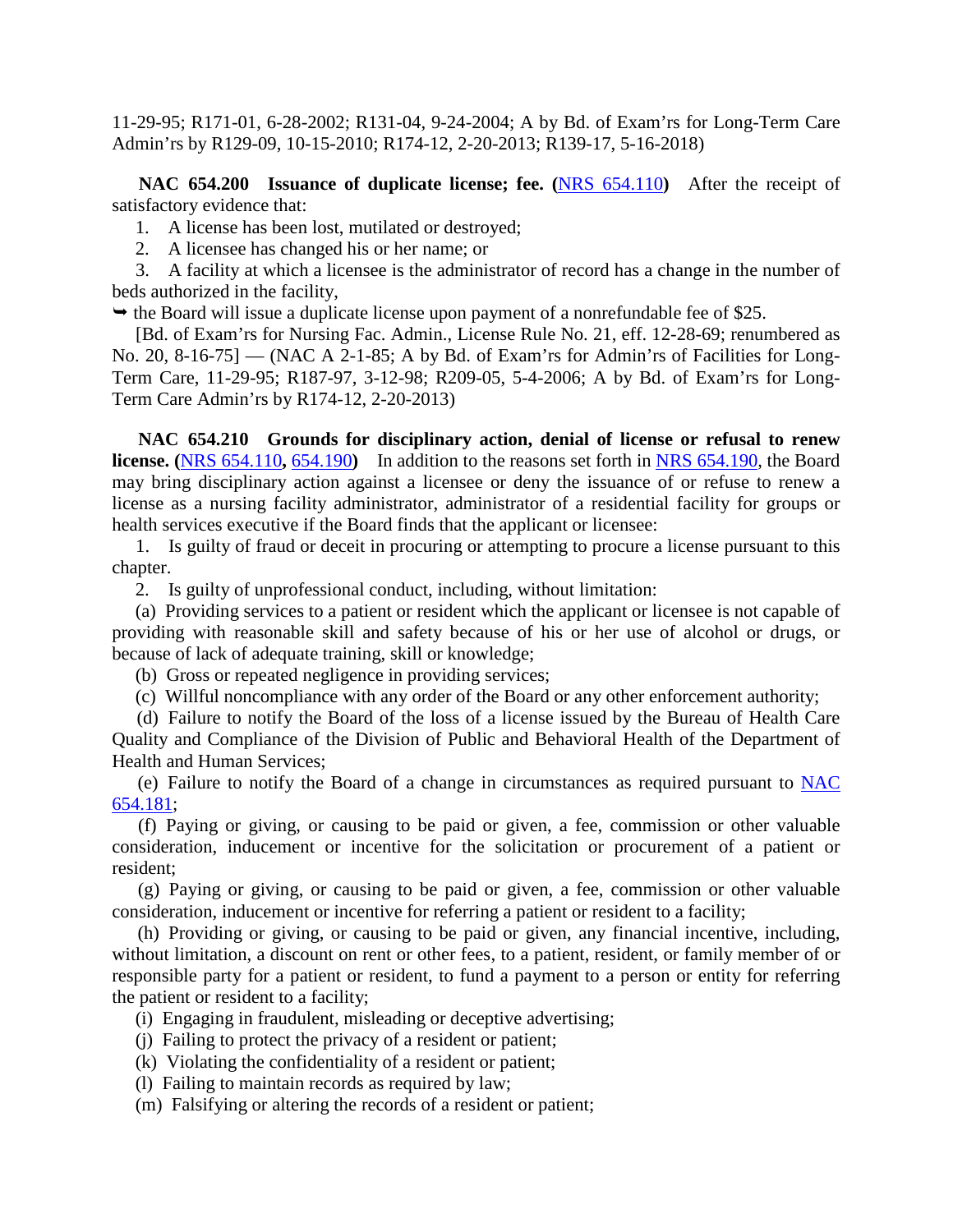(n) Failing to protect a resident or patient from the incompetent, abusive or illegal practice of any person;

(o) Engaging in sexual contact with a resident or patient;

 (p) Engaging in conduct which endangers the safety of the general public, patients, residents, clients or employees by making actual or implied threats of violence or carrying out such threats;

 (q) Abusing, exploiting, isolating, neglecting or abandoning a resident or patient as defined in [NRS 200.5092;](https://www.leg.state.nv.us/NRS/NRS-200.html#NRS200Sec5092) or

(r) Willfully or repeatedly violating the provisions of this chapter.

3. Is convicted in any jurisdiction of:

(a) A felony or any offense involving moral turpitude;

(b) Any offense listed in paragraph (a) of subsection 1 of [NRS 449.174;](https://www.leg.state.nv.us/NRS/NRS-449.html#NRS449Sec174)

(c) Any violation of  $NRS$  200.5091 to [200.50995,](https://www.leg.state.nv.us/NRS/NRS-200.html#NRS200Sec50995) inclusive;

 (d) Any offense which is substantially related to the practice of an administrator or health services executive; or

 (e) Any offense for driving under the influence of intoxicating liquor or a controlled substance.

 4. Has a record of any disciplinary, civil or criminal action taken against the applicant or licensee that has been reported to or is required pursuant to the law of any jurisdiction to be reported to the National Practitioner Data Bank maintained by the Health Resources and Services Administration of the United States Department of Health and Human Services which the Board determines is contrary to the qualifications of an applicant or licensee.

 5. Fails to pay an administrative fine levied by the Board pursuant to this chapter or [NRS](https://www.leg.state.nv.us/NRS/NRS-654.html#NRS654Sec190)  [654.190.](https://www.leg.state.nv.us/NRS/NRS-654.html#NRS654Sec190)

 [Bd. of Exam'rs for Nursing Fac. Admin., License Rule No. 16, eff. 12-28-69; A and renumbered as No. 15, 8-16-75] — (NAC A 2-1-85; A by Bd. of Exam'rs for Admin'rs of Facilities for Long-Term Care, 11-29-95; R187-97, 3-12-98; R171-01, 6-28-2002; R131-04, 9- 24-2004; A by Bd. of Exam'rs for Long-Term Care Admin'rs by R174-12, 2-20-2013; R030-16, 9-9-2016; R139-17, 5-16-2018)

# **NAC 654.220 Complaints: Filing; investigation; formal hearing; service of notice; disciplinary action or dismissal of charges; report of discipline imposed; voluntary surrender of license. (**[NRS 654.110](https://www.leg.state.nv.us/NRS/NRS-654.html#NRS654Sec110)**,** [654.190](https://www.leg.state.nv.us/NRS/NRS-654.html#NRS654Sec190)**)**

 1. Any person who becomes aware that a person licensed pursuant to the provisions of [chapter 654](https://www.leg.state.nv.us/NRS/NRS-654.html#NRS654) of NRS is engaged in conduct which constitutes grounds for disciplinary action may file a complaint with the Board. The complaint must be in writing and signed by the complainant.

 2. The Board will permit the licensee to provide proof satisfactory to the Board that he or she was not engaged in conduct which is grounds for disciplinary action.

 3. A member of the Board, or a committee appointed by the Board to review cases, will review each complaint and conduct an investigation to determine whether there is a reasonable basis for the complaint. Except as otherwise provided in subsection 4, a member of the Board who participated in the investigation may not participate in the decision whether to take further action on the complaint following the investigation and may not participate in any subsequent hearing or action by the Board relating to the complaint.

 4. If a member of the Board, or a committee appointed by the Board to review cases, decides to proceed with disciplinary action, the member of the Board or committee: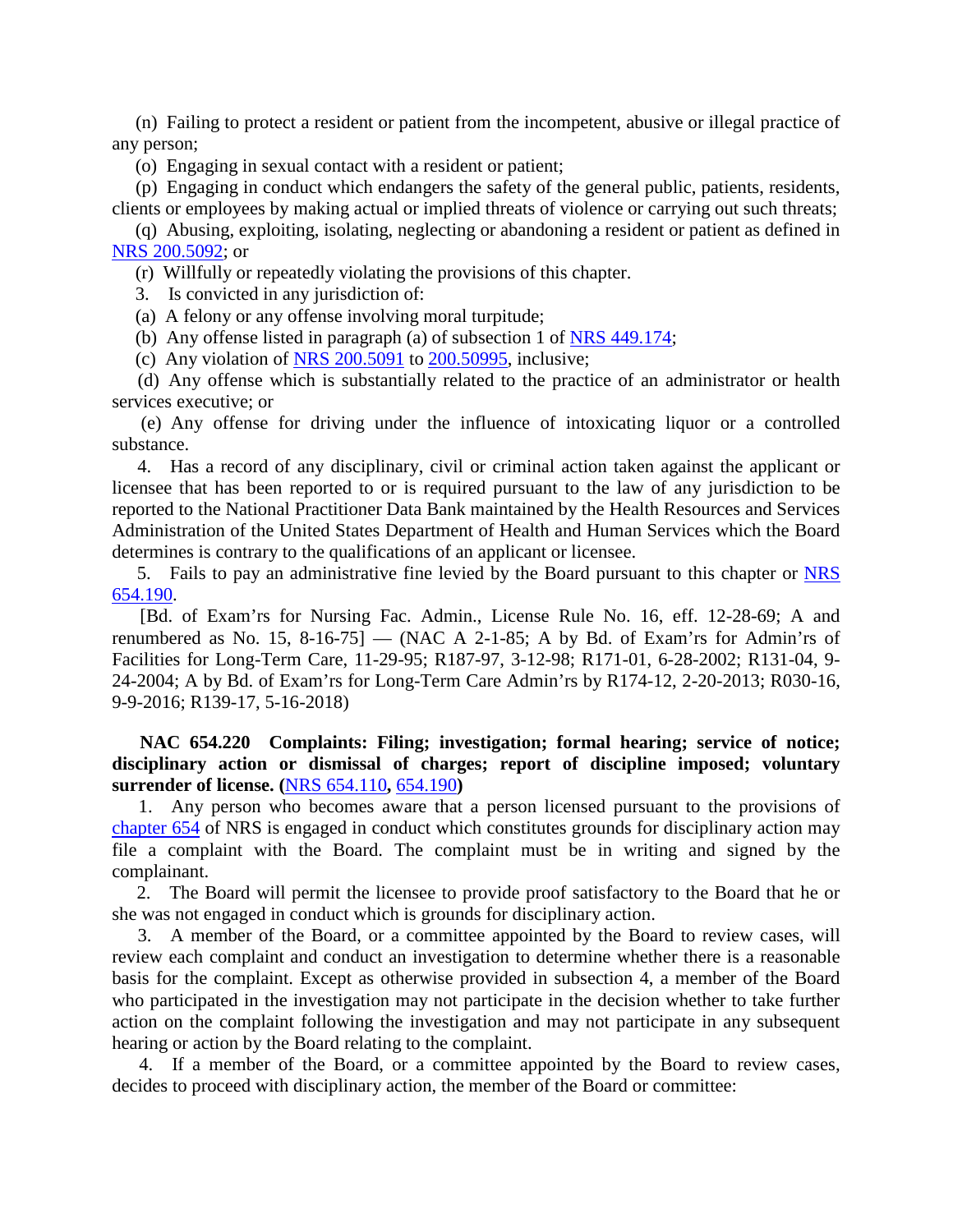(a) Will refer the case to a prosecutor to bring charges against the licensee in the manner set forth in [NRS 622A.300;](https://www.leg.state.nv.us/NRS/NRS-622A.html#NRS622ASec300) and

 (b) May recommend that the Board impose on the licensee one or more of the disciplinary actions set forth in subsection 8.

 5. If the member of the Board or committee appointed to review the case recommends that the Board impose one or more of the disciplinary actions set forth in subsection 8:

 (a) The Board will give the licensee written notice of the disciplinary action recommended by the member of the Board or committee appointed to review the case. The written notice must be:

(1) Delivered personally to the licensee; or

(2) Sent by certified mail to the last known address of the licensee.

 (b) Upon receipt of the written notice required pursuant to paragraph (a), the licensee may submit a written request to the Board to enter into a discipline agreement with the Board. The written request must:

(1) Be on a form prescribed by the Board; and

(2) State that the licensee knowingly, intelligently and voluntarily:

(I) Waives his or her right to a hearing on the charges brought against him or her; and

 (II) Agrees to the terms of the discipline recommended to the Board pursuant to paragraph (b) of subsection 4.

 6. If a licensee submits a written request for a discipline agreement to the Board pursuant to paragraph (b) of subsection 5, the Board will consider whether to impose the discipline recommended pursuant to paragraph (b) of subsection 4 at a meeting of the Board held pursuant to [NRS 654.100.](https://www.leg.state.nv.us/NRS/NRS-654.html#NRS654Sec100) At the meeting, the Board may not impose any discipline on the licensee other than the discipline recommended pursuant to paragraph (b) of subsection 4 that was agreed to by the licensee pursuant to sub-subparagraph (II) of subparagraph (2) of paragraph (b) of subsection 5.

7. If:

 (a) The Board does not impose discipline on the licensee at the meeting described in subsection 6; or

 (b) The licensee does not submit a written request to enter into a discipline agreement with the Board pursuant to paragraph (b) of subsection 5,

 $\rightarrow$  the Board will set a time and place for a formal hearing. The Board will conduct the hearing in compliance with the provisions of [chapters 233B](https://www.leg.state.nv.us/NRS/NRS-233B.html#NRS233B) and [622A](https://www.leg.state.nv.us/NRS/NRS-622A.html#NRS622A) of NRS.

 8. If the Board determines by a finding of substantial evidence at a hearing conducted pursuant to subsection 7 that the licensee was engaged in conduct which is grounds for disciplinary action, it may order that the licensee:

 (a) Be placed on probation for a specified time with conditions that the Board considers appropriate which may include, without limitation, restricting the number of facilities for which the licensee may act as an administrator of record.

(b) Receive a public reprimand.

 (c) Have restrictions placed on the licensee's practice, including, without limitation, prohibiting the licensee from transporting patients or residents by motor vehicle if the licensee has been convicted for any offense for driving under the influence of intoxicating liquor or a controlled substance.

(d) Receive a suspension for a specified time or until further order of the Board.

(e) Have his or her license revoked.

(f) Participate in a program for the treatment of substance abuse.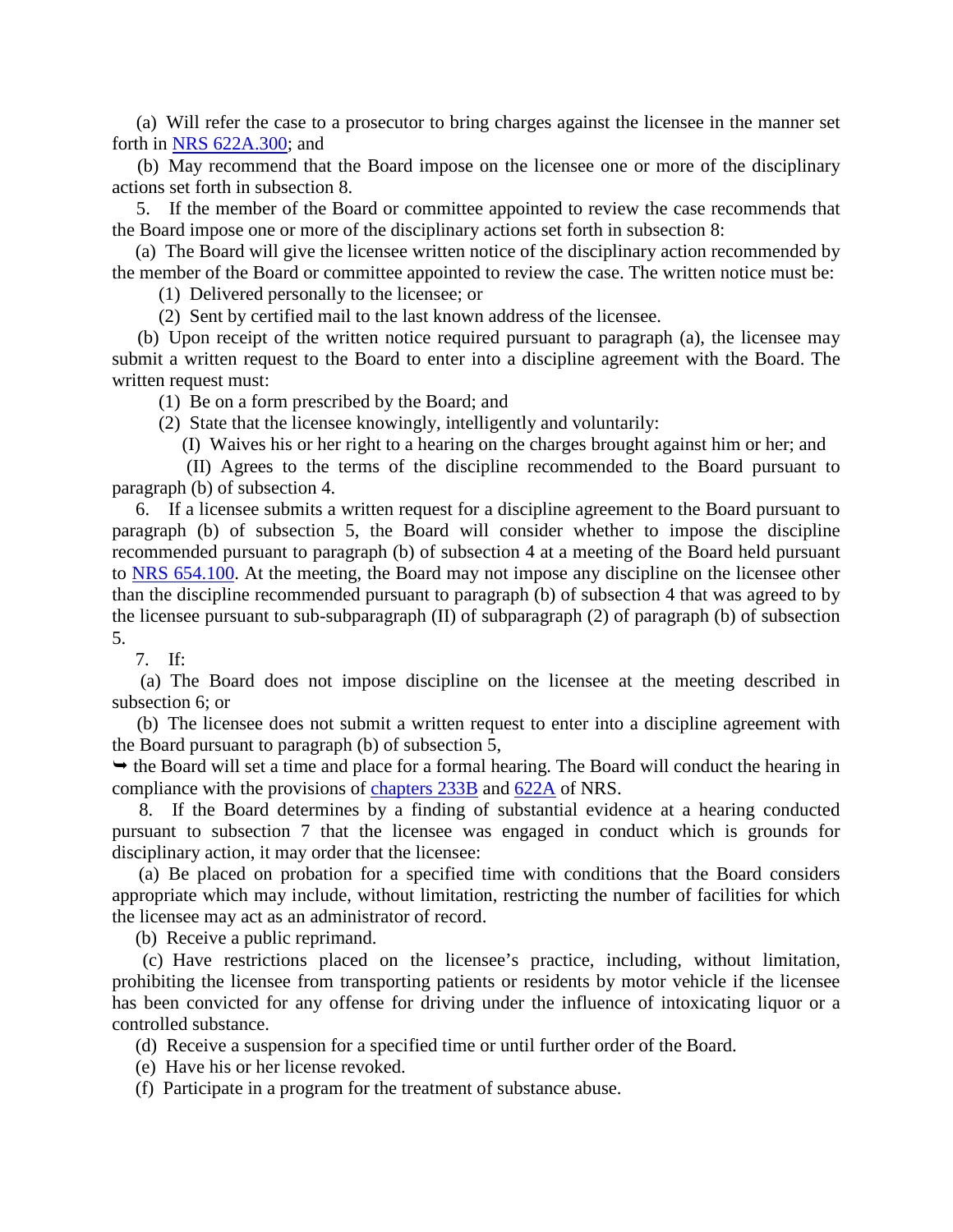(g) Pay an administrative fine, pursuant to NRS  $654.190$ , of not more than \$10,000 for each violation.

 9. If the Board determines at a hearing conducted pursuant to subsection 7 that the licensee was not engaged in conduct which is grounds for disciplinary action, the Board will dismiss the charges in writing and notify the licensee that the charges have been dismissed.

 10. If discipline is imposed against a licensee pursuant to this section, the Board will report the disciplinary action to the Healthcare Integrity and Protection Data Bank maintained by the Health Resources and Services Administration of the United States Department of Health and Human Services or its successor.

11. The Board may, subject to the provisions of [NRS 654.190,](https://www.leg.state.nv.us/NRS/NRS-654.html#NRS654Sec190) accept the voluntary surrender of a license.

 [Bd. of Exam'rs for Nursing Fac. Admin., License Rule No. 17, eff. 12-28-69; renumbered as No. 16, 8-16-75] — (NAC A 2-1-85; 3-27-92; A by Bd. of Exam'rs for Admin'rs of Facilities for Long-Term Care, 11-29-95; R187-97, 3-12-98; R171-01, 6-28-2002; A by Bd. of Exam'rs for Long-Term Care Admin'rs by R129-09, 10-15-2010; R174-12, 2-20-2013)

### **NAC 654.225 Subpoenas. (**[NRS 654.110](https://www.leg.state.nv.us/NRS/NRS-654.html#NRS654Sec110)**,** [654.190](https://www.leg.state.nv.us/NRS/NRS-654.html#NRS654Sec190)**)**

1. The Chair of the Board may, pursuant to [NRS 654.190,](https://www.leg.state.nv.us/NRS/NRS-654.html#NRS654Sec190) issue a subpoena on his or her own initiative or at the application of a party.

 2. An application for a subpoena must be made in writing and set forth the reason and necessity for the subpoena.

 3. An application for a subpoena must be accompanied by the proposed subpoena. The proposed subpoena must:

(a) Be suitable for execution by the Chair;

(b) Describe with reasonable specificity any documents or objects that must be produced; and

 (c) Include the time and place for the attendance of witnesses or the production of documents or objects.

 4. The Chair may refuse to issue a subpoena that he or she determines is unreasonable or oppressive.

 5. A person served with a subpoena issued pursuant to this section may request relief from compliance with its terms by filing a motion with the Board. The motion must be filed before the time set forth in the subpoena for compliance. The Chair may, upon receipt of the motion:

 (a) Quash the subpoena if the person demonstrates that the subpoena is unreasonable or oppressive;

(b) Modify the terms of the subpoena;

(c) Grant additional time for the person to comply with the subpoena; or

 (d) If the subpoena is for the production of documents or objects, require the party on whose behalf the subpoena is issued to advance the reasonable cost of producing the documents or objects as a condition of the Chair's requiring the person to comply with the subpoena.

 6. A subpoena must be served in the manner prescribed by law for the service of subpoenas in civil actions. If the Chair issues a subpoena at the request of a party, the party is responsible for the service of the subpoena.

 (Added to NAC by Bd. of Exam'rs for Long-Term Care Admin'rs by R129-09, eff. 10-15- 2010)

 **NAC 654.230 Application for reinstatement of license after revocation; notice and scheduling of formal hearing. (**[NRS 654.110](https://www.leg.state.nv.us/NRS/NRS-654.html#NRS654Sec110)**)**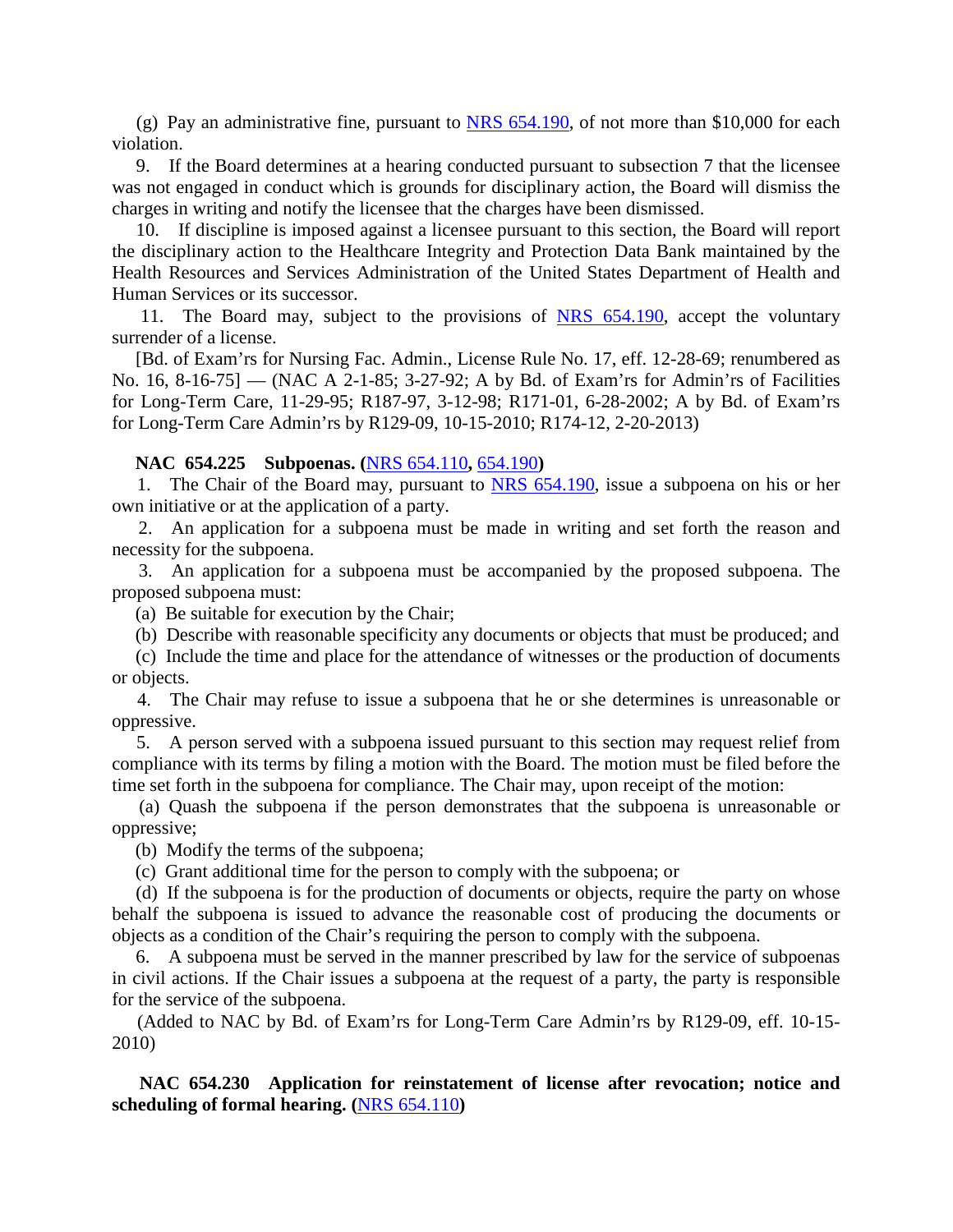1. A nursing facility administrator, administrator of a residential facility for groups or health services executive whose license has been revoked may apply to the Board for reinstatement of his or her license. The Board may reinstate the license if he or she has:

 (a) Submitted evidence, satisfactory to the Board, that he or she has removed the deficiency which led to the revocation of the license;

(b) Applied for a license;

(c) Successfully passed the examination for licensure;

 (d) Completed 8 hours of training that is approved by the Board concerning the statutes and regulations relating to long-term care or residential group care, as applicable, and any other standards of care which apply to nursing facility administrators, operators of residential facilities or health services executives, as applicable; and

 (e) Meets all the other requirements for licensure as a nursing facility administrator, administrator of a residential facility for groups or health services executive set forth in this chapter and [chapter 654](https://www.leg.state.nv.us/NRS/NRS-654.html#NRS654) of NRS.

 2. After receipt of an application for reinstatement, the Board will schedule a formal hearing after providing notice in accordance with the provisions of [chapter 233B](https://www.leg.state.nv.us/NRS/NRS-233B.html#NRS233B) of NRS.

 3. If the conviction for which a licensee's license was revoked is reversed on appeal and the licensee is acquitted or discharged, his or her license becomes effective from the date of the acquittal or discharge.

 [Bd. of Exam'rs for Nursing Fac. Admin., License Rule No. 19, eff. 12-28-69; renumbered as No. 18, 8-16-75] — (NAC A 2-1-85; A by Bd. of Exam'rs for Admin'rs of Facilities for Long-Term Care, 11-29-95; R171-01, 6-28-2002; A by Bd. of Exam'rs for Long-Term Care Admin'rs by R174-12, 2-20-2013; R139-17, 5-16-2018)

## **NAC 654.250 Limitations on administration of multiple facilities; required notification to Board; secondary administrator's license; fee; administrative fine for violation; surrender of license; waiver; disciplinary action. (**[NRS 654.110](https://www.leg.state.nv.us/NRS/NRS-654.html#NRS654Sec110)**,** [654.140](https://www.leg.state.nv.us/NRS/NRS-654.html#NRS654Sec140)**,** [654.190](https://www.leg.state.nv.us/NRS/NRS-654.html#NRS654Sec190)**)**

 1. Except as otherwise provided in subsection 8, a person licensed as a nursing facility administrator or health services executive may not be the administrator of record of more than one nursing facility at the same time for more than 90 days in a calendar year.

 2. If a person licensed as a nursing facility administrator or health services executive is the administrator of record of more than one nursing facility, the person must:

 (a) Immediately notify the Board that he or she is the administrator of record of more than one nursing facility; and

 (b) Obtain a secondary administrator's license for each additional nursing facility for which he or she is the administrator of record by paying a nonrefundable fee of \$100 for each license.

 $\rightarrow$  The Board may impose an administrative fine on a licensee for failure to comply with paragraph (a). The amount of such a fine will be at least \$500 for a first violation and at least \$1,000 for a second or subsequent violation, but will not exceed \$10,000 for each violation.

 3. Except as otherwise provided in subsections 4 and 8, a person licensed as an administrator of a residential facility for groups or health services executive who is the administrator of record for more than one facility may be an administrator of record for not more than 150 beds located in not more than five residential facilities for groups. For purposes of this subsection, multiple facilities located on the same campus are deemed to be a single facility.

 4. If a person licensed as an administrator of a residential facility for groups or health services executive operates more than one residential facility for groups, the person must: